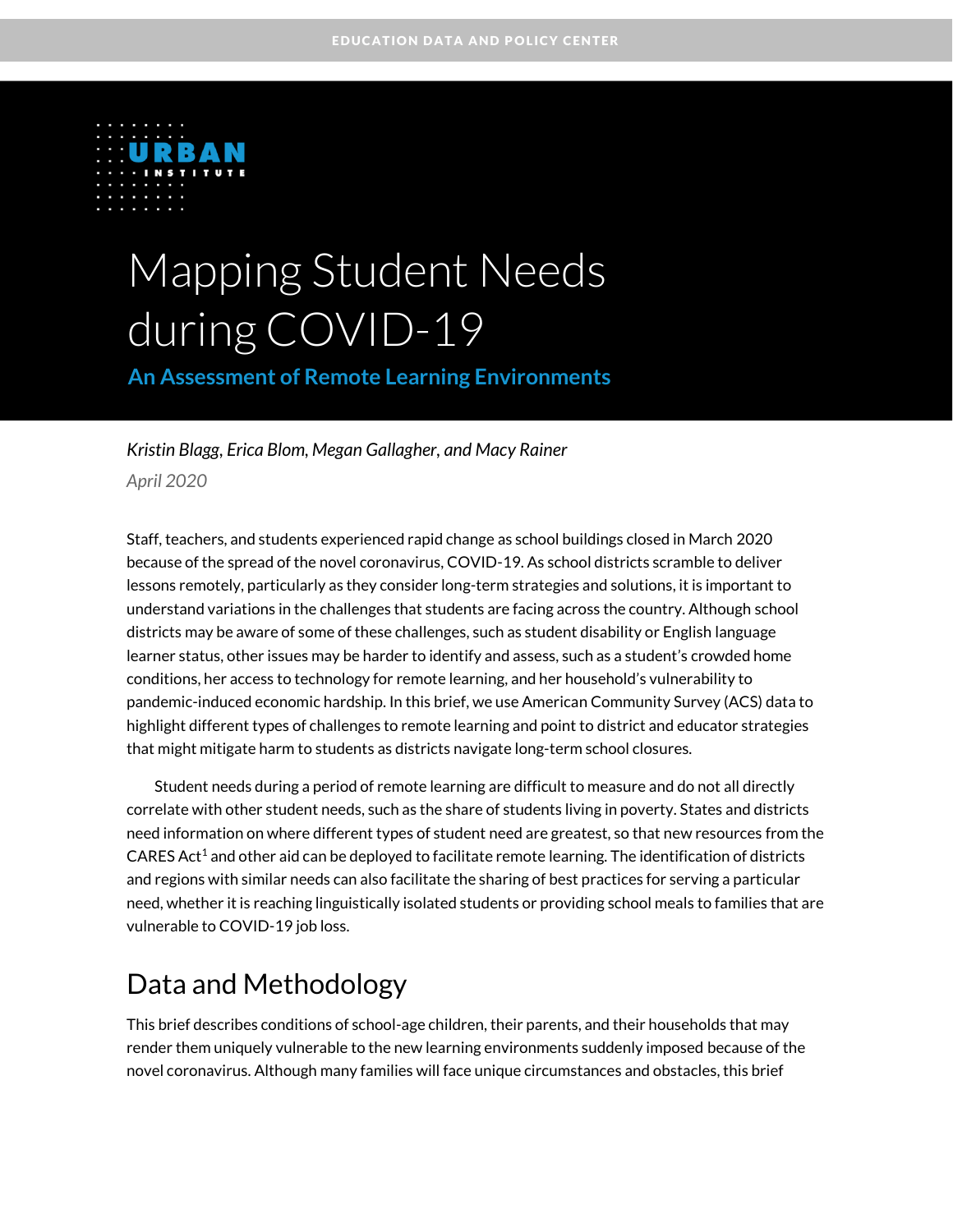focuses on six factors in addition to poverty: linguistic isolation, child disability status, parents in vulnerable economic sectors, single parents, crowded conditions, and lack of computer or broadband access.

We use 2014–18 data from the ACS, a nationally representative 1 percent survey conducted annually by the US Census Bureau, containing data on households, demographics, economic circumstances, education, housing conditions, and more.

We conduct two principal analyses, using two versions of ACS data. First, we use the last five oneyear microdata samples (2014 through 2018) to create estimates for each public-use microdata area (PUMA).<sup>2</sup> PUMAs are the smallest geographic unit in the one-year ACS data, each containing at least 100,000 people. For the PUMA-level analyses, our sample includes school-age children only (ages 5 to 17). Second, we use the 2014–18 five-year estimates to create school district–level estimates along with their margins of error, based on aggregate estimates from the National Historical Geographic Information System. <sup>3</sup> Because school districts tend to be smaller, some have substantially large margins of error. 4 In addition, because of the nature of the five-year estimates, not all the school district–level metrics are perfectly comparable with those provided for the PUMAs. The sample for these estimates is not always school-age children, but we describe below where they differ.

We describe each of the metrics we examine in this brief in box 1. Each subsequent section details the difficulties each circumstance presents and potential solutions for school districts.

#### BOX 1

#### **Metrics of Remote Learning Challenges**

Unless otherwise stated, measures are at the student level.

**Poverty.** A student is in poverty if her family income is at or below 100 percent of the federal poverty level.

**District estimates are based on the US Census Bureau's Small Area Income and Poverty** Estimates program and are defined as the share of children ages 5 to 17 living in poverty.

**Linguistically isolated.** A student is linguistically isolated if there is no one age 14 or older in the household who speaks English only or speaks it "very well."

**Disability.** This measure includes students who have cognitive, ambulatory, independent living, selfcare, vision, or hearing difficulties.

**Parents in vulnerable economic sectors.** Parents are defined as the householder and his or her spouse or unmarried partner. This may not capture all family relationships but should capture most situations. A student has a parent in a vulnerable economic sector if the parent earns less than \$800 a week and works in one of the industries most likely to be subject to layoffs, including many of those in the entertainment, service, or retail industries.<sup>a</sup>

**District estimates are the share of students in households where a household member age 16 or** older works in wholesale trade; retail trade; arts, entertainment, and recreation and accommodation and food services; or other services, except public administration.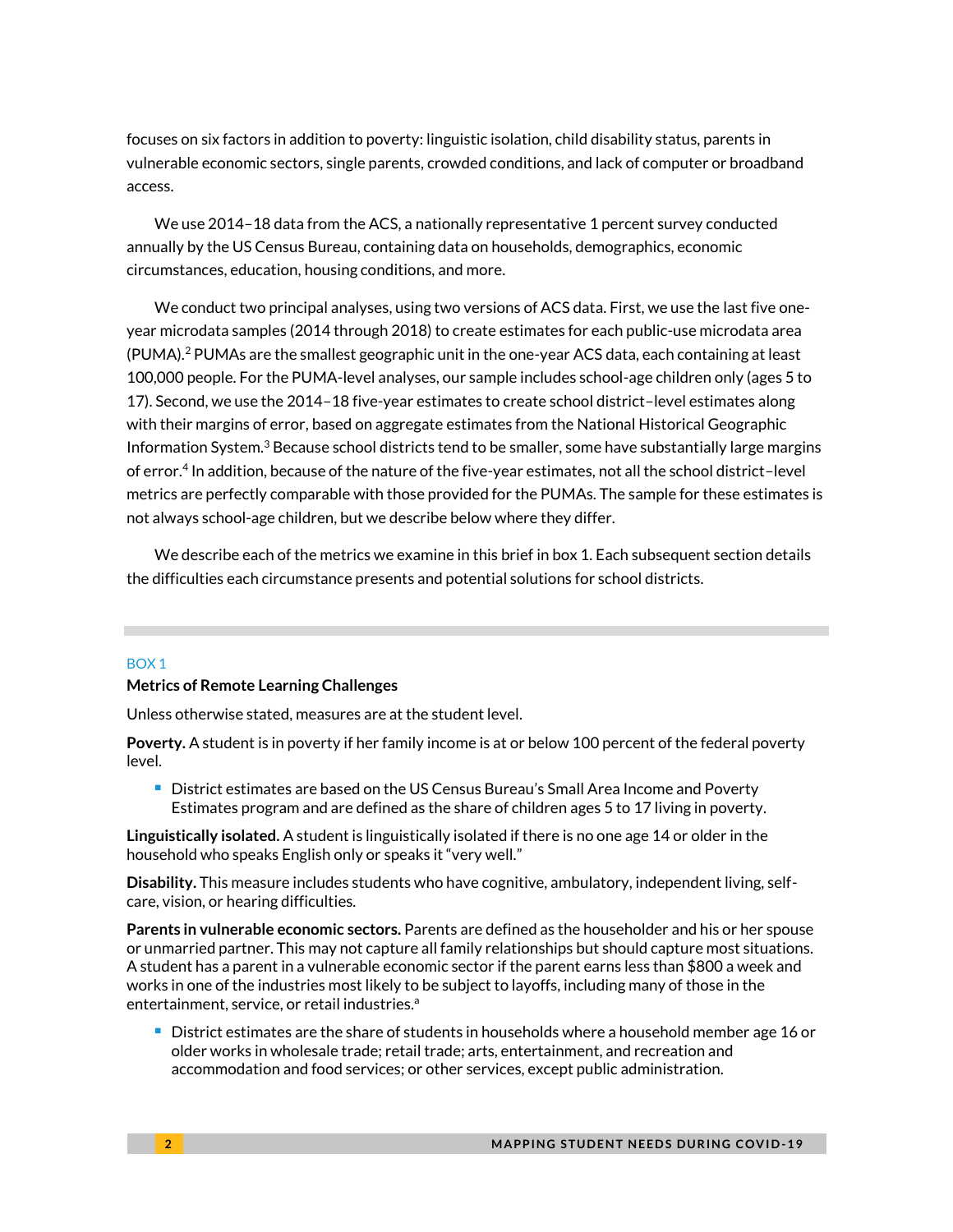**Single parents.** This is defined as students in households with only one father or only one mother.

**Crowded conditions.** This is defined as students living in households with greater than one household member per room, excluding bathrooms, porches, balconies, foyers, halls, and unfinished basements.

District estimates are calculated for all occupied housing units, including those without students.

**Lack of computer or broadband internet.** This refers to students living in households without a laptop or desktop computer or without a broadband internet connection.

District estimates use a more expansive definition of broadband, including any household with non-dial-up internet, and a more expansive definition of computer, including smartphones, tablets or other computers.

aVulnerable sectors include the following: retail trade (except grocery stores; specialty food stores; beer, wine, and liquor stores; and pharmacies and drugstores); transportation (except freight trucking and pipeline transportation); employment services; travel arrangement and reservation services; janitorial services; landscaping services; educational services; child day care services; arts, entertainment, and recreation; accommodation and food services; and other services (except public administration, equipment repair and maintenance, and commercial and industrial machinery and equipment repair and maintenance). We follow the guidance suggested in Coalition for a Prosperous America, ["Statement from the U.S. Private Sector Job Quality Index \("JQI"\)](https://d3n8a8pro7vhmx.cloudfront.net/prosperousamerica/pages/5561/attachments/original/1587123672/JQI_Team_Statement_One_on_COVID-19_Economic_Shutdown_Job_Impact_031920.pdf?1587123672) [Team on Vulnerabilities of Jobs in Certain Sectors to the COVID-19 Economic Shutdown](https://d3n8a8pro7vhmx.cloudfront.net/prosperousamerica/pages/5561/attachments/original/1587123672/JQI_Team_Statement_One_on_COVID-19_Economic_Shutdown_Job_Impact_031920.pdf?1587123672)" (Washington, DC: Coalition for a Prosperous America, n.d.).

# **Do These Measures All Capture the Same Thing?**

Economic downturns tend to exacerbate existing inequalities. Although this one will certainly hit students already struggling with poverty, measures of poverty alone do not capture the unique situations many students face. The potential solutions for each challenge differ. Moreover, although some districts will face combinations of these challenges, others will face one or none.

Poverty is correlated with each of these measures at the PUMA level, but the extent of this correlation varies (figure 1). Lack of a computer or a broadband connection is most closely tied to poverty (0.80), while linguistic isolation is least correlated (0.38). Single parenthood is also closely tied to poverty (0.74), as is working in an economically vulnerable sector (0.52). Students with disabilities is the only measure that is negatively correlated with any of the others, namely linguistic isolation (–0.20) and crowded conditions (–0.09), both of which are highly correlated with each other (0.71). Others are only weakly correlated with each other, such as crowded conditions and single parenthood (0.16) or working in an economically vulnerable sector and students with disabilities (0.23).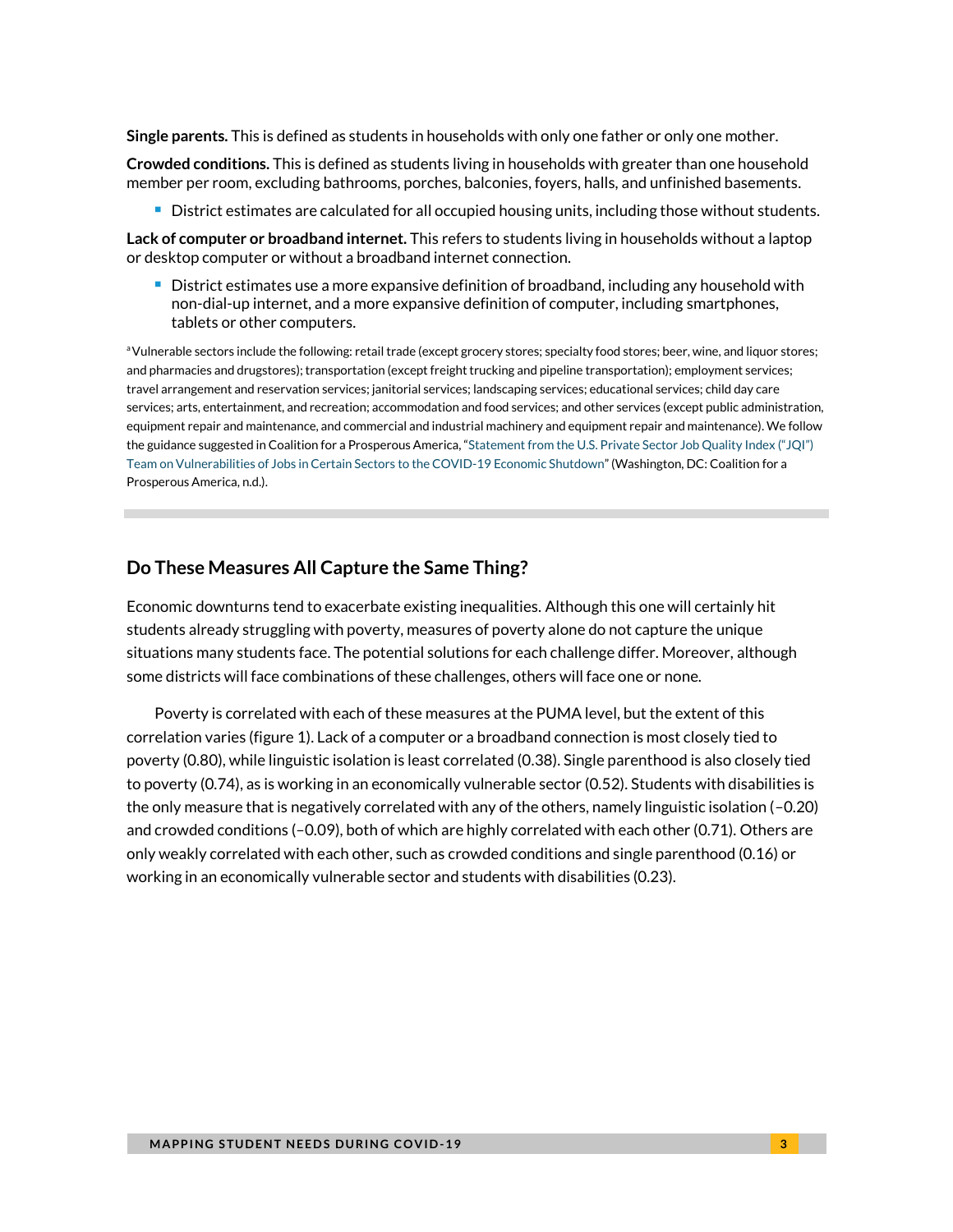#### FIGURE 1

#### **Correlations between Measures of Vulnerability across PUMAs**

Is in **Is** vulnerable Is in Lacks linguistically Has economic Has single crowded computer or broadband Is in poverty isolated disability sector parent conditions 1.00 Is in poverty Is linguistically isolated 0.38 1.00 **Has disability** 0.46  $-0.20$ 1.00 Is in vulnerable economic sector 0.52 0.33 0.23 1.00 Has single parent 0.74 0.13  $0.45$ 0.32 1.00 Is in crowded conditions 0.53  $0.71$  $-0.09$ 0.44  $0.16$ 1.00 Lacks computer or broadband 0.80 0.26 0.39 0.47 0.50 0.45 1.00 URBAN **INSTITUTE**

*Lack of internet or computer access is most correlated with poverty at the PUMA level*

**Source:** Urban Institute analysis of 2014–18 American Community Survey data. **Note:** PUMA = public-used microdata area.

Understanding the unique challenges each community faces is the first step in identifying potential solutions. The following sections describe each of the challenges, and potential solutions, in more detail.

# Identifying and Serving Students in Need

# **Serving Linguistically Isolated Students**

Schools are a crucial avenue for providing English language instruction for students who do not speak English at home. When schooling goes remote, students in households where adults do not speak English well will face higher barriers to completing schoolwork. Students who are English language learners may need additional language support to complete their classwork, but even students who speak fluent English, especially young students, will struggle if their parents or guardians do not speak sufficient English. For example, parents may not be able to understand communications from the teacher or school and may need communication in their native language to support their students. Students in urban areas, and those in broad swaths of the southwest United States, are more likely to live in linguistically isolated households.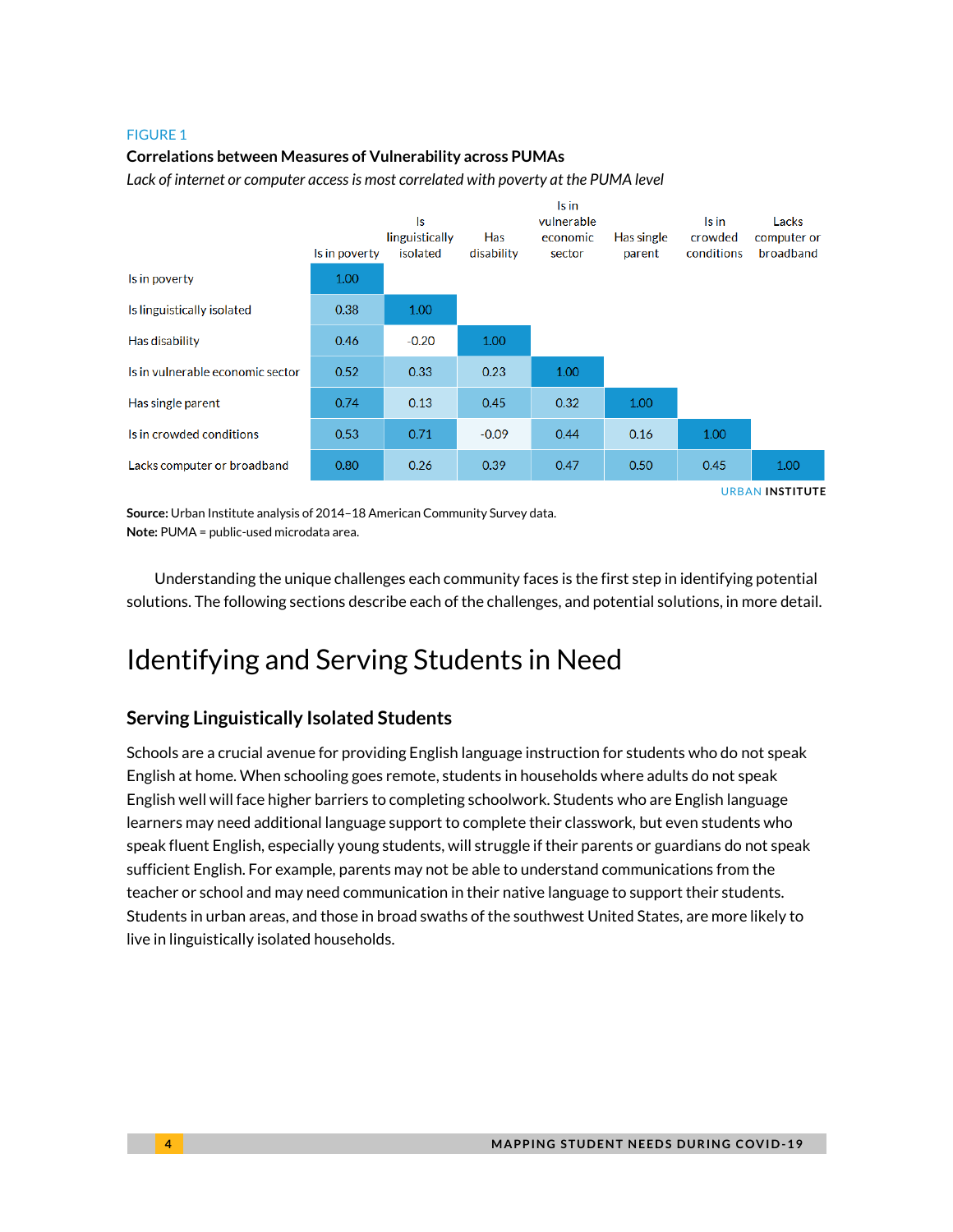#### FIGURE 2

#### **Share of Linguistically Isolated Students**

*Households where no one older than 14 speaks English only or speaks it "very well"*



URBAN **INSTITUTE**

**Source:** Urban Institute analysis of 2014–18 American Community Survey data.

Supports for linguistically isolated students must account for communication to both the student and the adults in the household. School districts could employ the following practices:

**Assess the best mode for communication.** Many teachers use digital learning resources in their classroom to assist English language learners [\(PPSS](https://www2.ed.gov/rschstat/eval/title-iii/180414-dlr-results-in-brief.pdf) 2019). Although some English language learners may not have access to these resources at home, teachers should not assume this is the case. The correlation between the share of linguistically isolated households and share of households without access to a computer and the internet is positive but weak. Nonetheless, teachers may need to explore alternate means of contacting students, such as through text or phone calls. 5

**Maintain communication with families in their native language.** Families of English language learners need the same updates as other families. Schools should always develop translation for home communications. Platforms that have content in both English and the family's native language may also be useful in engaging parents in their child's learning (TNTP 2020).

**Consider alternative means of assessing progress.** Many states use assessments, such as the WIDA ACCESS assessment, to judge progress toward English learning goals. As states pull back on standardized assessments, teachers of English language learners may want to explore alternative ways of understanding student progress.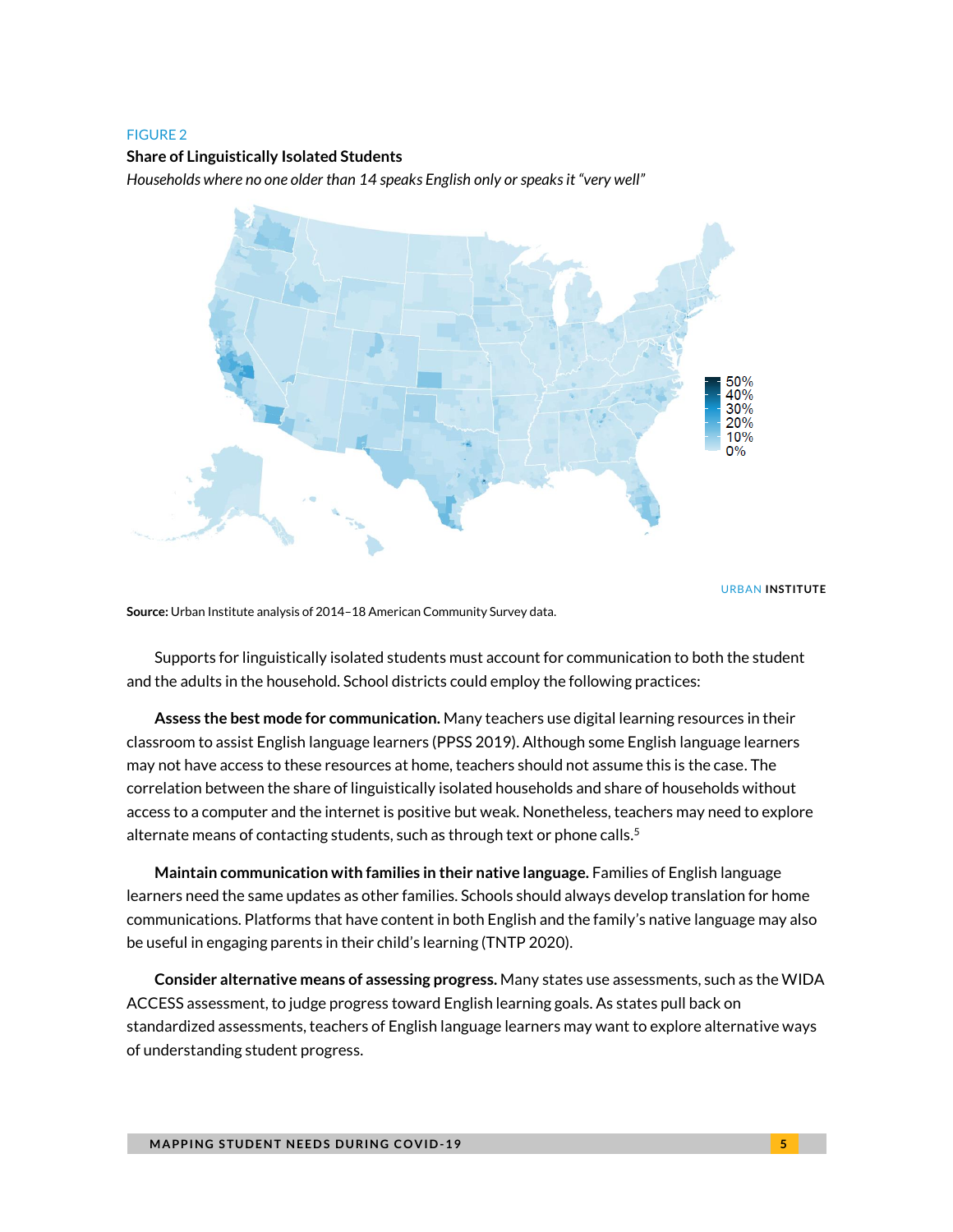# **Serving Students with Disabilities**

Students with disabilities often require special accommodations while in school. When learning at home, these students may lose access to the learning assistance supports they received, as well as other services, such as speech therapy, occupational therapy, or counseling. Our data classify disability as having one or more hearing, seeing, cognitive, ambulatory, self-care, or independent living difficulty. Although physical and mental disabilities in children are prevalent across the nation, children with disabilities are more likely to live in families that experience financial insecurity (Hogan 2012). Further, differences in local exposure to environmental pollutants—such as fine-particulate air pollution and neurotoxic pollutants such as lead—could lead to geographic differences in disability levels (Landrigan 2018).

### FIGURE 3

#### **Share of Students with Disabilities**

*Households where children ages 5 to 17 have a disability*



URBAN **INSTITUTE**

**Source:** Urban Institute analysis of 2014–18 American Community Survey data.

Guidance from the US Department of Education indicates that school districts are to make "every effort to provide special education and related services to the child in accordance with the child's individualized education program," even while school is delivered remotely (US Department of Education 2020). Although these practices depend on the various types of disabilities that students may have, practices that school districts could employ include the following: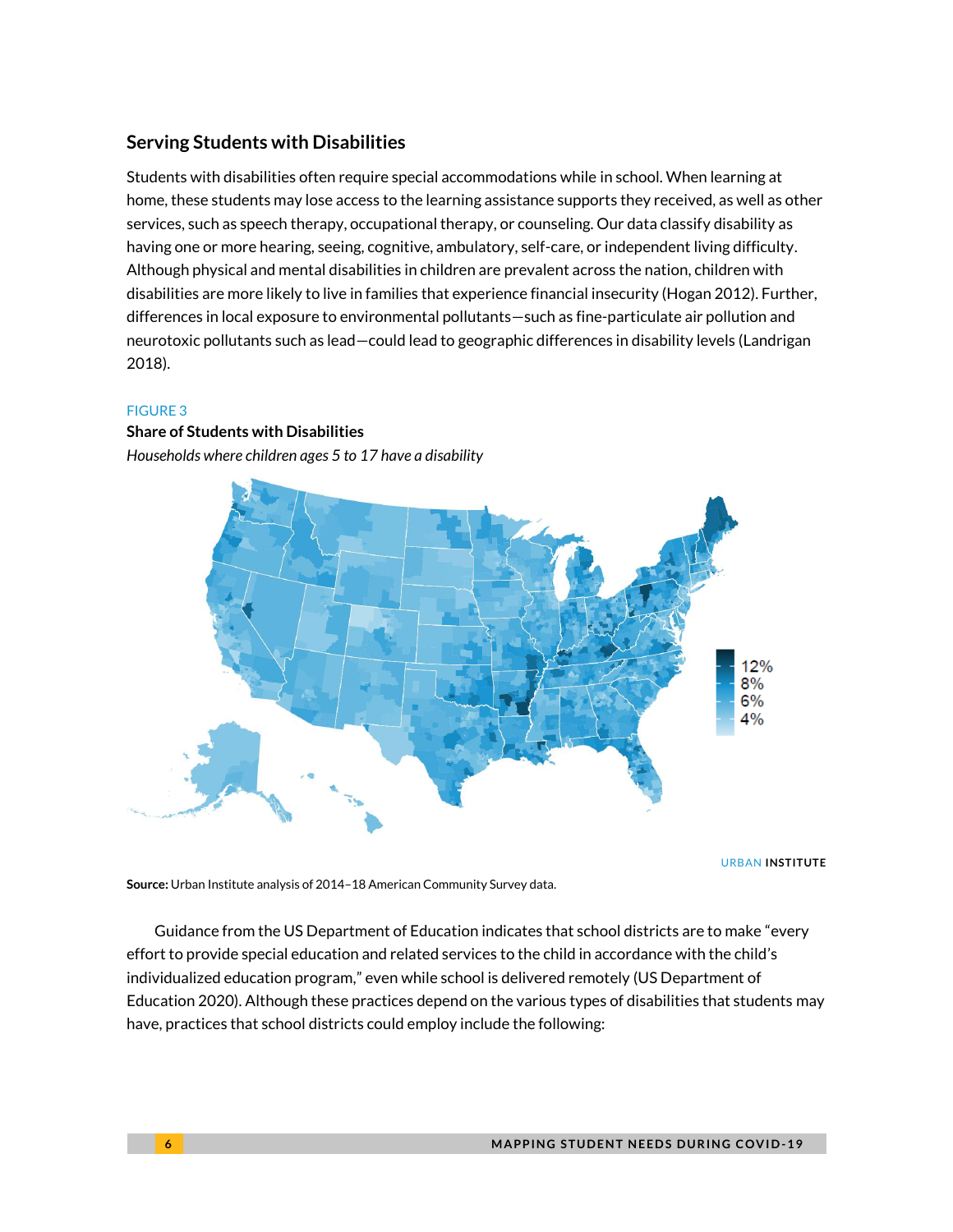**Provide paper-based and virtual accommodations for remote coursework.** For students with disabilities who cannot learn remotely or who need additional support to stay on task, hard-copy versions of online lessons can provide additional support. These hard copies could be printed at home, delivered via mail, or picked up by families. Many online platforms have built-in accessibility features that families may need instructions on how to use.

**Develop plain-language explanations of COVID-19 disruption.** Students with intellectual disabilities may have difficulties with the change in routine that comes with remote learning. Documents that explain the situation in simple language or pictures can reassure students.

**Lend therapy equipment.** For students who require physical or occupational therapy, schools may want to consider lending equipment to families, such as school-themed augmentative and alternative communication boards and supportive equipment.

**Reach out to learn about additional difficulties.** Some students with disabilities may have health conditions that put them at higher risk from complications caused by COVID-19. Schools will need to consider the health of these students when weighing a return to in-person education.

# **Serving Students with Parents Working in Economically Vulnerable Sectors**

The economic effects of the COVID-19 pandemic have fallen disproportionately on workers in retail and service industries (Berube and Bateman 2020). In March 2020, more than 17 million people applied for unemployment insurance. Students with parents who work in affected sectors may be experiencing new financial hardships because of decreased hours or job loss. Vulnerable sectors are not evenly distributed across the United States. Areas that rely heavily on tourism, such as areas along popular beachfronts or near national parks, are more vulnerable. Districts with students in households that are more at risk of job loss could see a more substantial increase in economic need.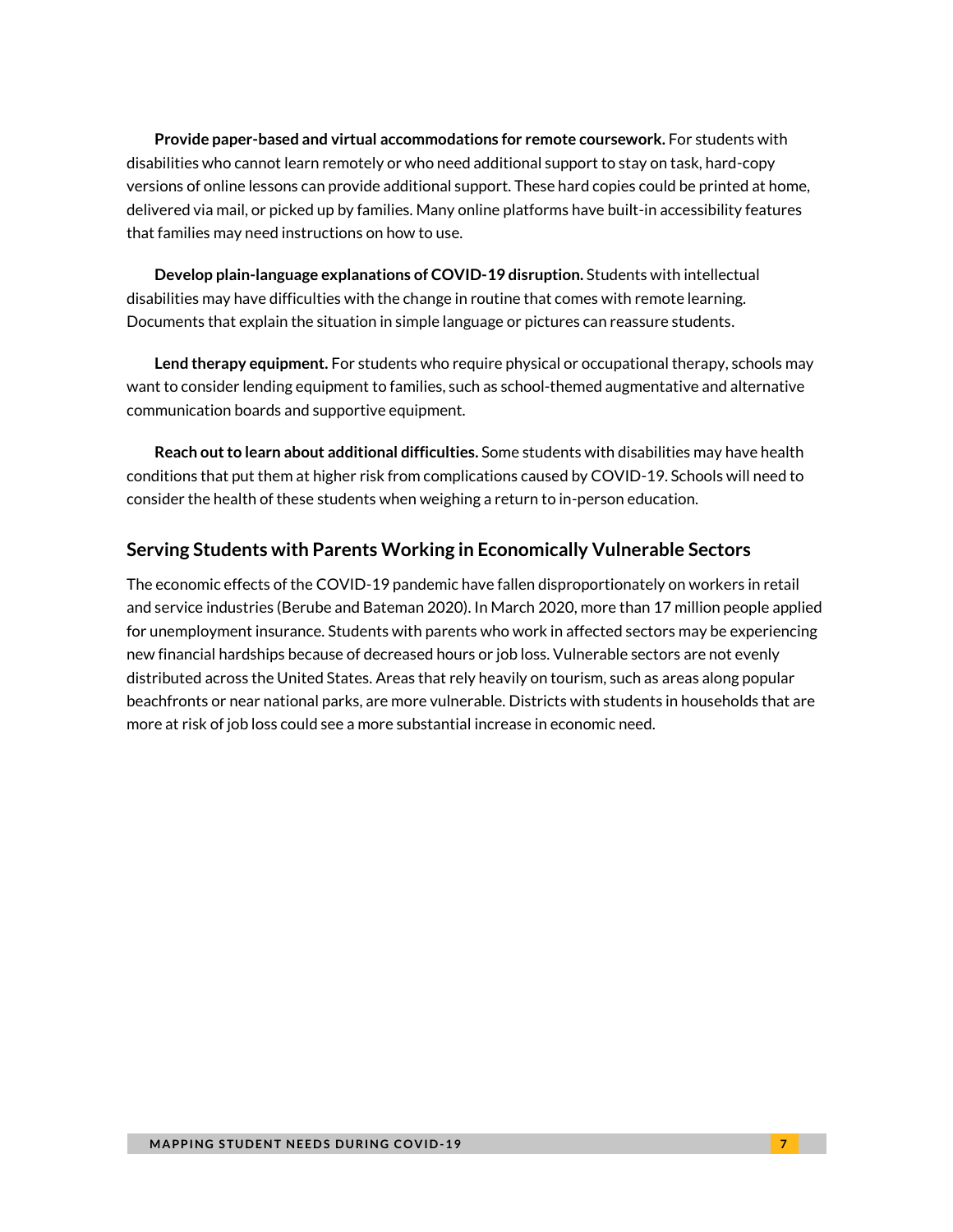#### FIGURE 4

#### **Share of Students with Parents Working in Vulnerable Sectors**

*Households where parents work in an economically vulnerable sector*



URBAN **INSTITUTE**

**Source:** Urban Institute analysis of 2014–18 American Community Survey data.

Schools provide more than academics. School districts must maintain their role in providing meals to low-income students and providing other support services, such as counseling and referrals. When students' economic circumstances change, schools should identify students newly in need and allow access to these supports. School districts can do this through the following:

**Notify families about the free and reduced-price lunch application process**. Families may not know that they can apply for free and reduced-price lunch at any point during the school year. <sup>6</sup> Schools should provide a contact-free way to apply for these benefits so that newly eligible families can receive meals.

**Rerun direct certification matches.** Students are automatically eligible for free lunch if their household participates in the Supplemental Nutrition Assistance Program or other social safety net programs. School districts are required to match, or directly certify, these students for automatic free lunch at least three times a year, but more frequent updates could help find students who have new need (Food Research and Action Center 2018).

**Inform parents about additional resources.** Families may be eligible for access to other community resources, such as food pantries and the Pandemic Electronic Benefit Transfer program, if their state participates. School districts could play a key role in informing families about these options and transitioning to food delivery options that require less contact.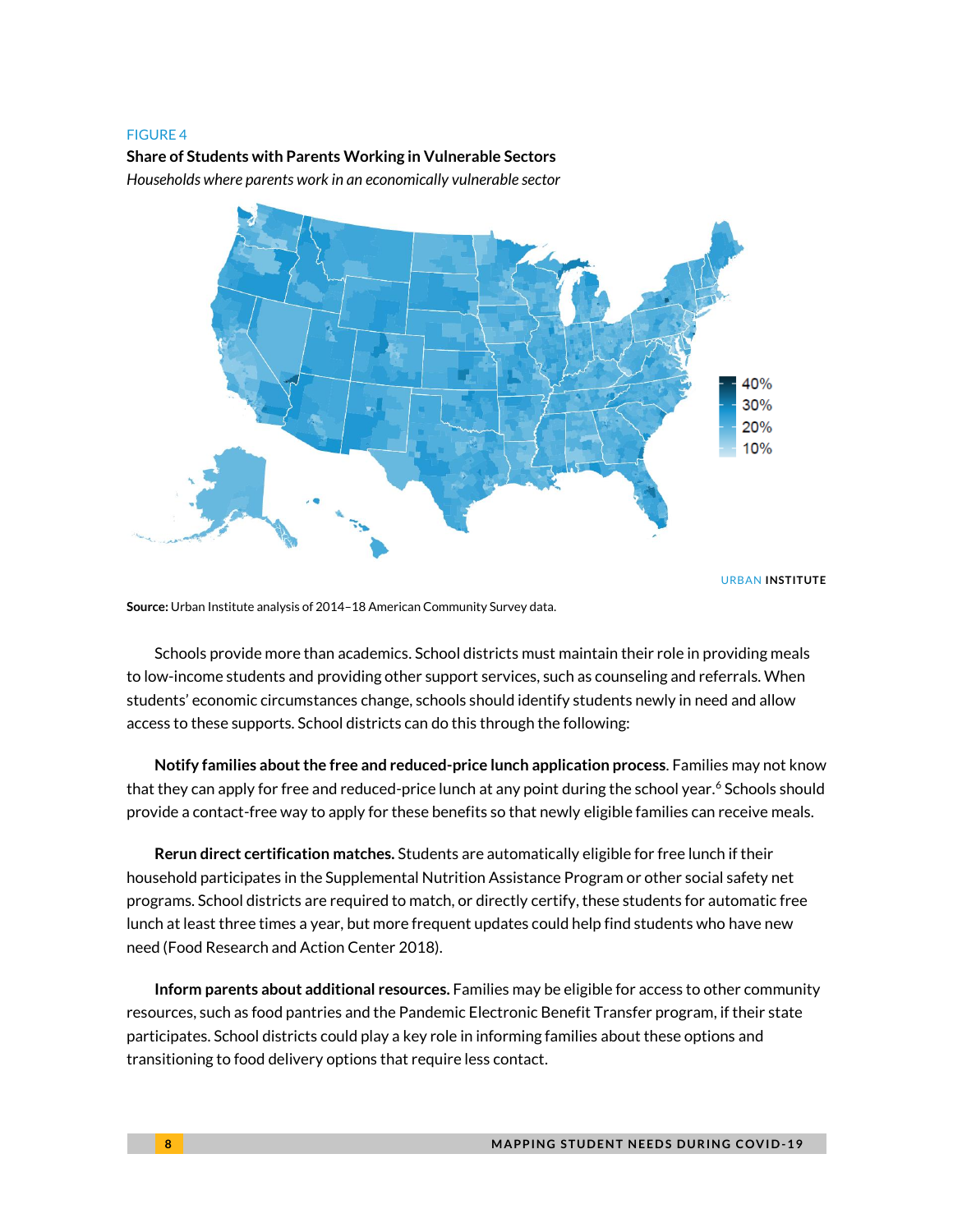# **Serving Children of Single Parents**

Single parenting is always challenging, but it poses unique challenges during a period when most students are expected to learn from home. The COVID-19 pandemic has reduced or eliminated school and many of the stabilizing routines and supports that single parents depend on.<sup>7</sup> Even two-parent households struggle to balance jobs, child care, and, now, educational responsibilities; a single parent juggling all these responsibilities faces a greater burden. This is the case whether that parent has been deemed essential and is out of the house or they can work from home. Some families have been able to rely on extended family for child care, but not all. Students in these situations will suffer from increased household stress and may face a greater risk of falling behind on schoolwork, as parental attention may be limited because of other responsibilities (Ziol-Guest, Duncan, and Kalil 2015).

#### FIGURE 5

#### **Share of Students with Single Parents**



*Households where school-age children have single parents*

URBAN **INSTITUTE**

**Source:** Urban Institute analysis of 2014–18 American Community Survey data.

Single parenthood is correlated with poverty (0.74) but is more likely to occur in urban centers than in rural areas. Poverty and single parenthood are both prevalent in the South, but rural areas (e.g., Arizona, New Mexico, and South Dakota) are less likely to have high shares of single parents than poverty.

**Emergency child care.** The chief policy action that can partially address the challenges of single parenting is increasing availability of emergency child care. <sup>8</sup> Some school districts have understandably prioritized these services for essential health care workers and might consider including single parents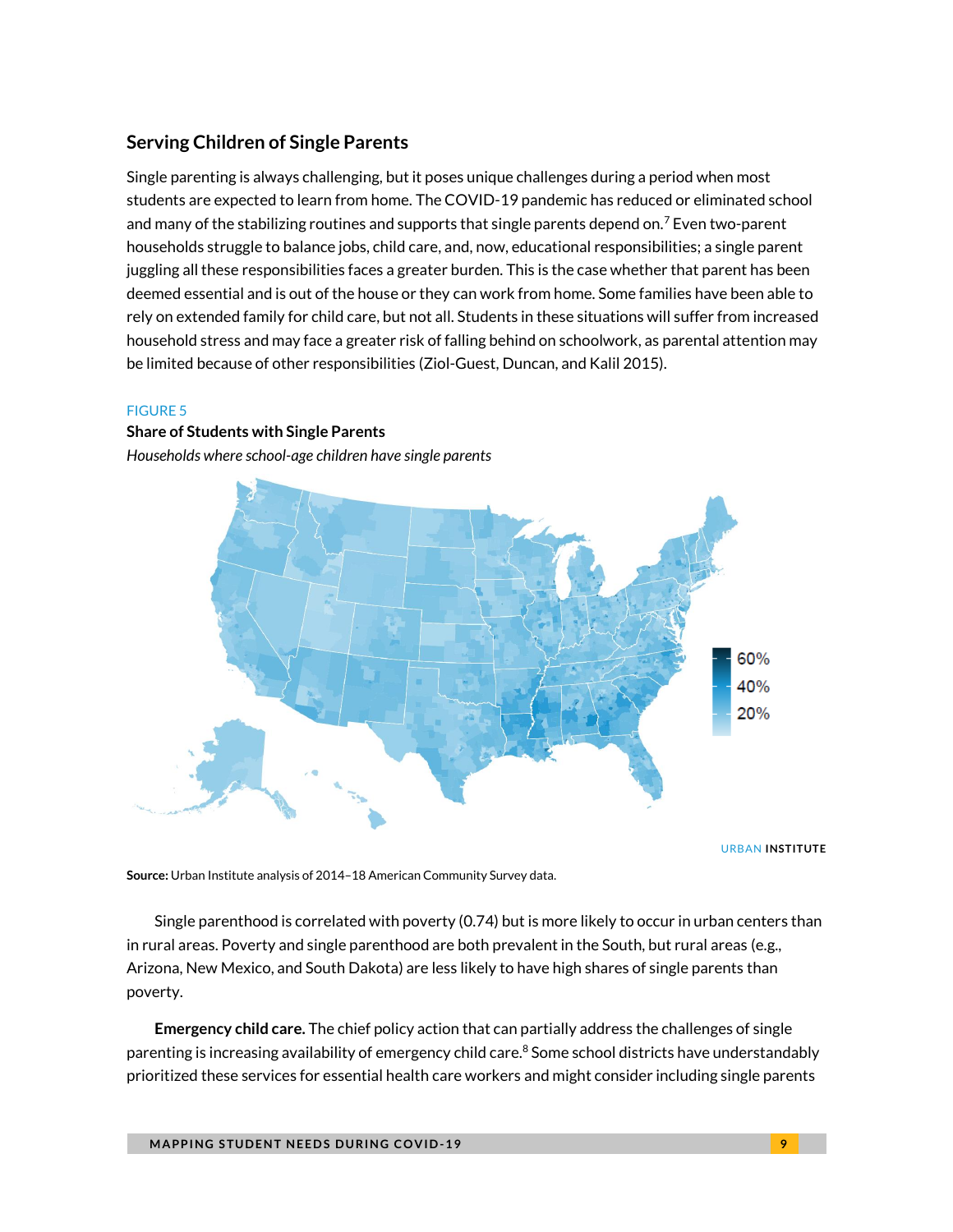in their priorities as well. Employers should also consider offering or expanding child care services. Although these solutions do not directly address educational challenges, they will alleviate some of the burden on single parents, providing them slightly more bandwidth to help their children with their schoolwork.

**Counselor outreach.** As students in single-parent households may be struggling more than ever, counselors or other school staff may consider additional outreach via email, phone, or video conferencing to check in on students and provide emotional support.

# **Serving Students Living in Crowded Conditions**

Even under normal circumstances, living in a crowded home can affect a child's academic achievement (Lopoo and London 2016; Solari and Mare 2012). Students living in overcrowded homes do not always have space to read, study, or complete their homework. As a result, children in crowded homes perform worse on standardized reading tests and attain less education than their peers (Fischer 2014). In addition, a crowded home can create stress and affect development (Evans et al. 2005), disrupt students' engagement with school (Saegert and Evans 2003), and diminish children's persistence in the face of challenges (Brown and Low 2008).

For this analysis, we have defined a crowded home as one that has more than one person per livable room. Although this is not the threshold of crowding that would raise concerns about child welfare, it creates a vulnerability for students who are expected to have quiet and controlled conditions for learning. On average, 14 percent of students in each PUMA live in homes with more than one person per room. Areas of Los Angeles and Orange County, New York City, and Houston have the highest shares (more than 50 percent) of students living in densely populated homes. In most of these places, housing costs prohibit spacious living arrangements.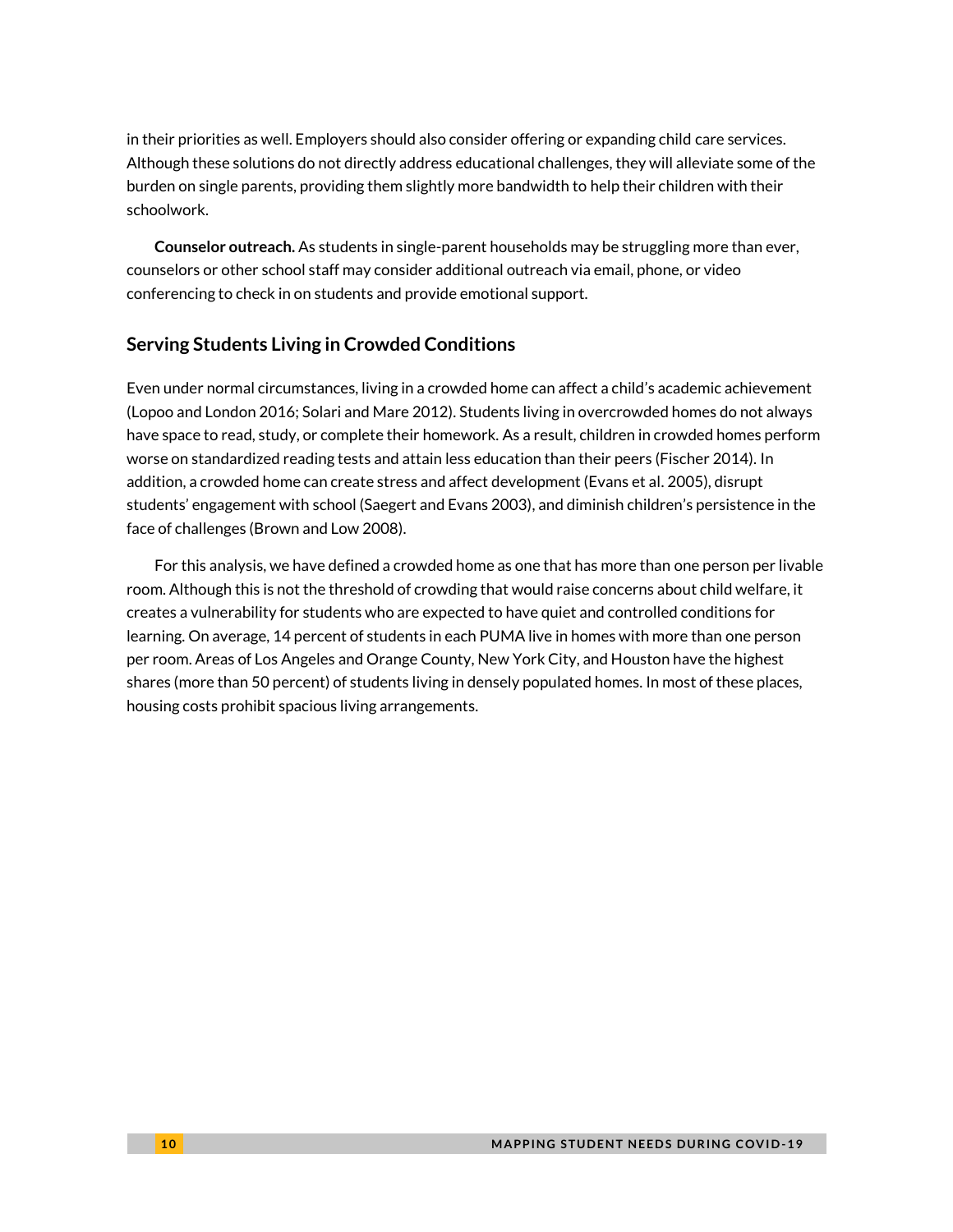#### FIGURE 6

#### **Share of Students Living in Crowded Conditions**

*Households where school-age children live in homes with more than one person per room*



URBAN **INSTITUTE**

**Source:** Urban Institute analysis of 2014–18 American Community Survey data.

School districts can do little to change students' living environments, but they can help students mitigate distractions.

**Noise-canceling headsets.** For students experiencing conditions at home in which space limitations or noise from other people affects their ability to learn, one of the most effective options is to distribute noise-canceling headphones or headsets for noise reduction and privacy.

**Guidance.** Districts can also help students and their families understand how to support their student given their living environments. For example, teachers can provide clear guidance about the learning environments that students need for their classes and help them communicate with family members about it.

### **Serving Students without Access to the Internet or a Computer**

More than ever, students are using computers and the internet in school and at home to complete their work. But internet access can be spotty, with students living in areas where access is not available. Use of technology by school districts also varies, with some districts assigning devices to students and others offering a limited number of devices for students to use for particular classes. Because internet access and access to a device can be expensive, many students do not have access at home. Students who need access to complete their homework might ordinarily use the computer lab at their local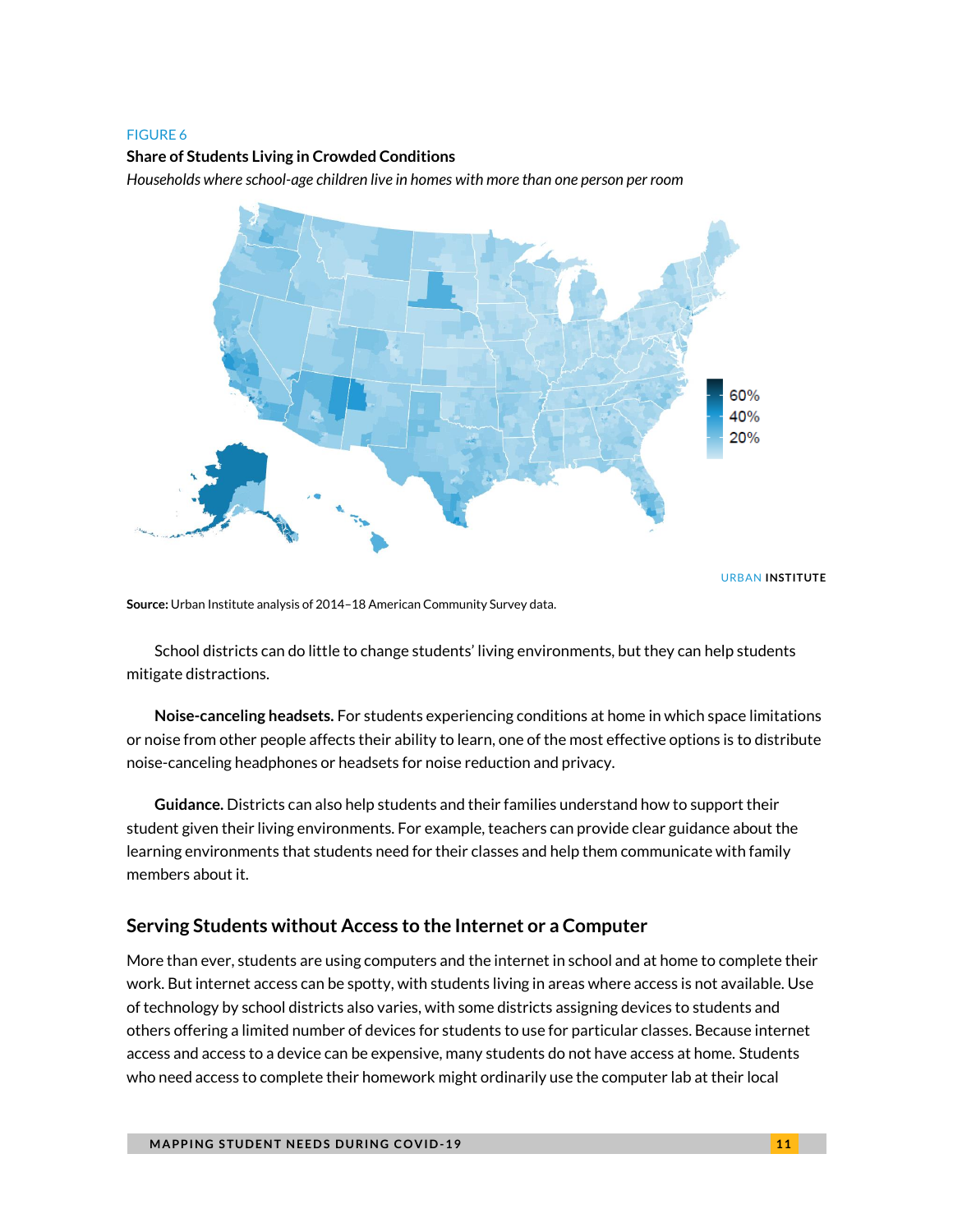library or community center, but during a public health pandemic, when students are required to stay home, their access may be even more limited.

Recent research on internet access shows that school-age children who lack the connectivity they need to complete schoolwork at home are more likely to be black or Hispanic or be from low-income households.<sup>9</sup> In fact, about one in five teenagers ages 13 to 17 said they are often or sometimes unable to complete homework assignments because they do not have reliable access to a computer or internet connection.

#### FIGURE 7



**Share of Students without Access to a Computer or Broadband Internet**  *Households where school-age children are unlikely to access internet-based education*

URBAN **INSTITUTE**

**Source:** Urban Institute analysis of 2014–18 American Community Survey data.

The share of students who do not have access to the internet or a computer is highly correlated with poverty (0.8), so high-poverty areas are likely to be dealing with this vulnerability. Rural communities in the Mississippi Delta and Native American communities across the country are among those with the most students without access. For example, the Navajo Nation in northwest New Mexico is the PUMA with the highest rates of students without internet or computer access (70 percent). But areas of cities like Dallas, Houston, Memphis, Phoenix, and San Antonio also have high rates of students without access (57 to 63 percent), driven primarily by a lack of computer access rather than lack of internet access.

Some school districts have launched their distance learning strategy in the following ways: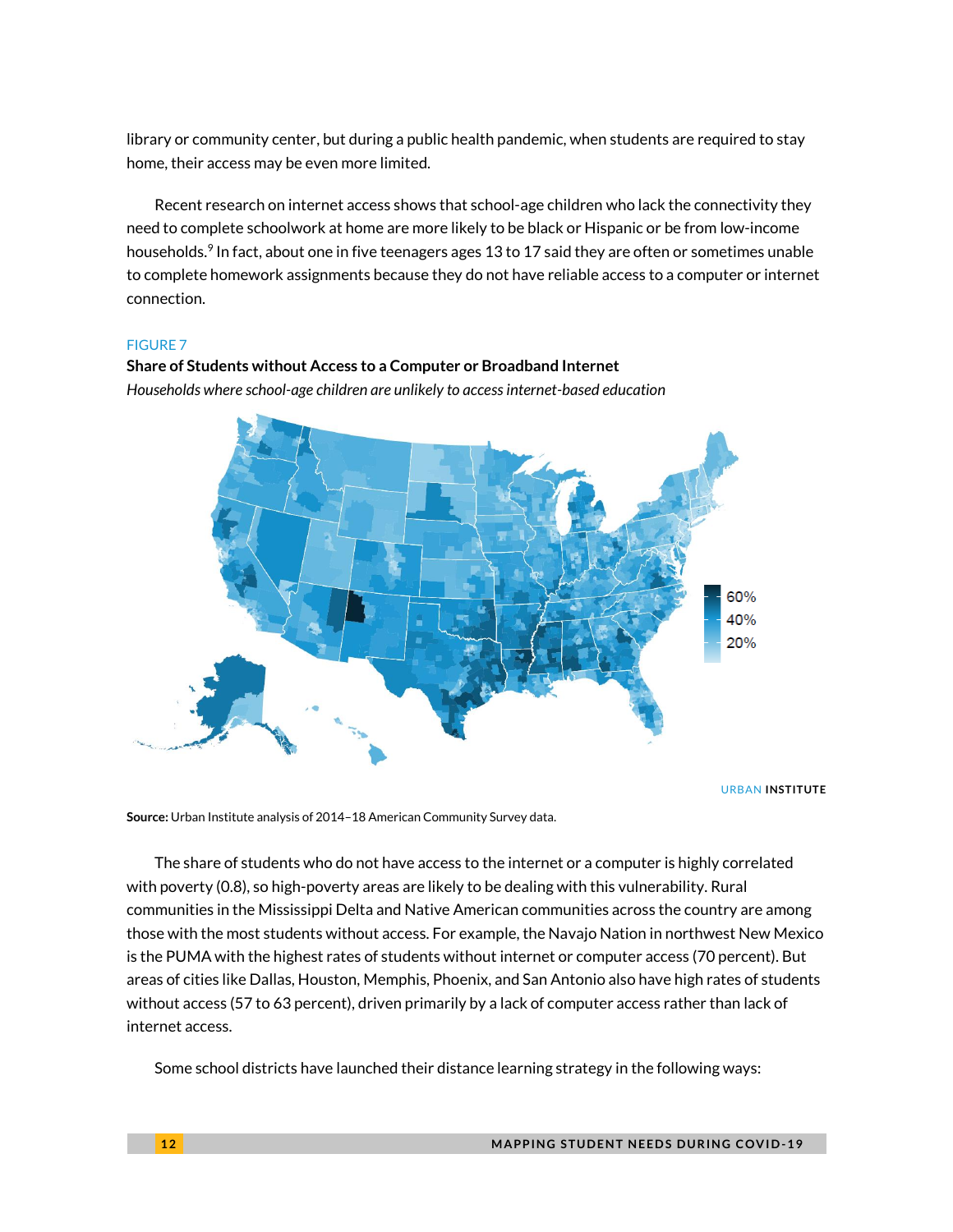**Free devices and internet.** In areas where internet infrastructure is available, some districts are purchasing and distributing computing devices and hot spots for students to use. Others are partnering with internet providers to offer free or deeply discounted internet access to students.

**Professional development for teachers.** Importantly, teaching and learning via computer is new to most teachers and students, so school districts are providing professional development for teachers to learn these platforms and how to use them to share information with and collect information from students.

**Print packets.** Some districts are approaching remote learning by distributing print packets to students to avoid the equity issues that reliance on internet and computer access pose.

**Educational television.** Districts can engage students who do not have computer or internet access with learning materials available through public broadcast television programming like *Sesame Street*, an early childhood program linked to kindergarten readiness (Kearney and Levine 2015).

# Remote Learning Brings Diverse Challenges

COVID-19 has introduced challenges for students that layer on top of the ones that students may have already been facing. Some of these challenges are highly correlated with poverty, but others represent distinct vulnerabilities requiring distinct solutions and resources. In this brief, we explored the ways linguistic isolation, disability, economic vulnerability, single parents, crowded conditions, and digital access among students relate to poverty and how they vary across the country.

Although some of these conditions are correlated, their individual prevalences can inform the types of investments districts make to support remote learning, especially as districts assess the first few weeks of instruction. The CARES Act<sup>10</sup> includes \$13.5 billion for the Education Stabilization Fund, including \$3 billion that will go directly to states.<sup>11</sup> Districts' plans for continued distance learning should evolve with improved understanding of their students' situations and additional resources from the CARES Act and other federal aid. Monitoring implementation and take-up as new resources are made available will be crucial to ensuring that these investments end up serving their educational goals.

For the long term, it is critical for states and districts to develop more robust continuity of learning plans and student supports for public health crises, natural disasters, and other major disruptions to student learning. Developing and sharing best practices for serving student needs beyond poverty can inform future action.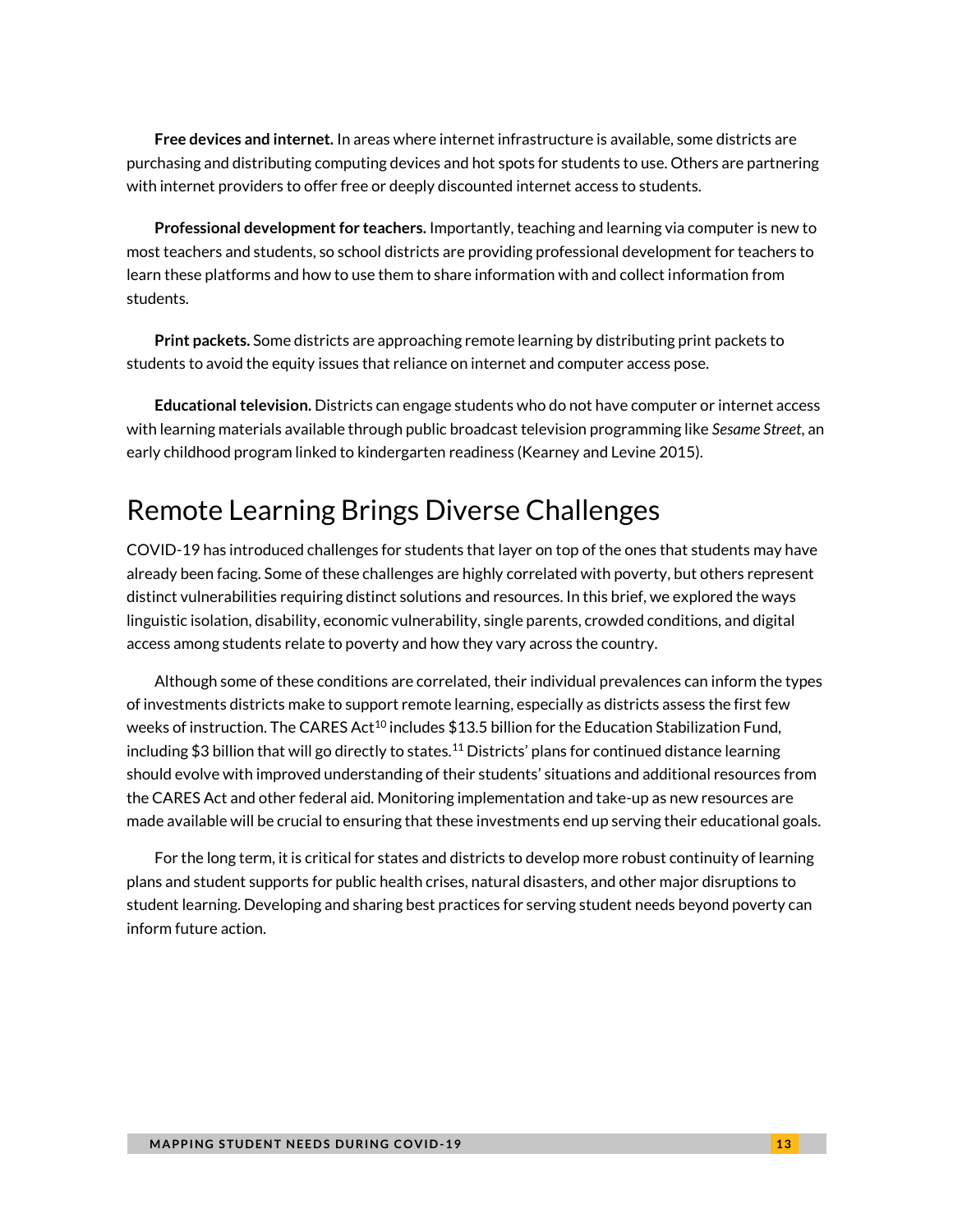# Appendix. Needs Estimates in Large School Districts

# TABLE A.1

# **Districts with the Highest Shares of Linguistically Isolated Children**

|                           |                                               |                     |                   | Share of children |                 |
|---------------------------|-----------------------------------------------|---------------------|-------------------|-------------------|-----------------|
|                           |                                               |                     | Share of children | who are           |                 |
|                           |                                               | Children ages 5 to  | living in poverty | linguistically    |                 |
| <b>State or territory</b> | <b>District</b>                               | 17 (SAIPE estimate) | (SAIPE estimate)  | isolated          | Margin of error |
| Puerto Rico               | Puerto Rico                                   | 529,844             | 54%               | 64%               | 63%-65%         |
| Texas                     | Aldine Independent School District            | 69,795              | 32%               | 34%               | 32%-36%         |
| California                | Alisal Union Elementary School District       | 14.257              | 25%               | 29%               | 26%-33%         |
| California                | Delano Joint Union High School District       | 14,174              | 27%               | 27%               | 23%-32%         |
| Texas                     | Grand Prairie Independent School District     | 28,303              | 17%               | 27%               | 24%-31%         |
| California                | Coachella Valley Unified School District      | 15,792              | 28%               | 24%               | 21%-28%         |
| California                | Delano Union Elementary School District       | 10,501              | 33%               | 24%               | 19%-29%         |
| California                | Santa Maria-Bonita Elementary School District | 23,318              | 20%               | 23%               | 20%-26%         |
| New Jersey                | Elizabeth City School District                | 24,340              | 19%               | 23%               | 20%-25%         |
| Texas                     | Laredo Independent School District            | 19,213              | 43%               | 23%               | 19%-26%         |
| Texas                     | Dallas Independent School District            | 197,267             | 26%               | 22%               | 21%-23%         |
| California                | Tulare Joint Union High School District       | 20.188              | 20%               | 22%               | 19%-25%         |
| California                | Los Banos Unified School District             | 10,453              | 23%               | 22%               | 16%-28%         |
| California                | Salinas Union High School District            | 37,904              | 18%               | 22%               | 20%-24%         |
| Texas                     | Ysleta Independent School District            | 35,264              | 34%               | 21%               | 19%-24%         |
| California                | Pajaro Valley Joint Unified School District   | 21,216              | 17%               | 21%               | 17%-24%         |
| New Jersey                | Passaic City School District                  | 15,772              | 28%               | 20%               | 17%-23%         |
| California                | Santa Ana Unified School District             | 51,390              | 21%               | 20%               | 18%-22%         |
| Texas                     | Alief Independent School District             | 52,633              | 32%               | 19%               | 17%-21%         |
| Massachusetts             | Lawrence School District                      | 15,312              | 27%               | 19%               | 16%-22%         |
| California                | Santa Maria Joint Union High School District  | 30,925              | 15%               | 19%               | 17%-22%         |
| Texas                     | Duncanville Independent School District       | 15,847              | 18%               | 19%               | 15%-23%         |
| New Jersey                | Union City School District                    | 10.946              | 28%               | 19%               | 16%-22%         |
| Arizona                   | <b>Isaac Elementary District</b>              | 11,503              | 38%               | 19%               | 15%-23%         |
| <b>Texas</b>              | Clint Independent School District             | 10,128              | 34%               | 19%               | 14%-23%         |
| Texas                     | Donna Independent School District             | 18,903              | 50%               | 18%               | 14%-23%         |
| California                | Salinas City Elementary School District       | 16,351              | 25%               | 18%               | 15%-22%         |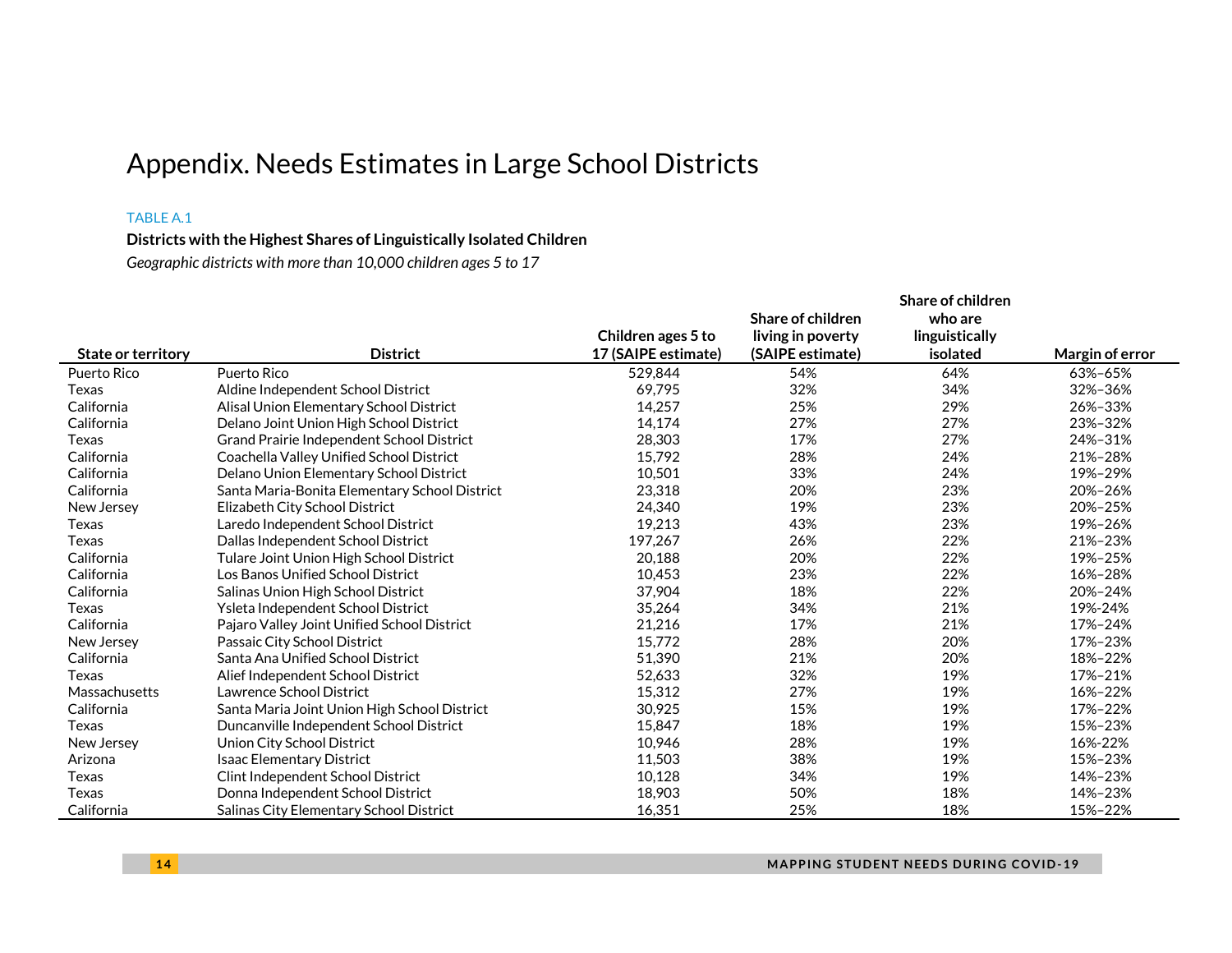|                           |                                                  |                     |                   | Share of children |                 |
|---------------------------|--------------------------------------------------|---------------------|-------------------|-------------------|-----------------|
|                           |                                                  |                     | Share of children | who are           |                 |
|                           |                                                  | Children ages 5 to  | living in poverty | linguistically    |                 |
| <b>State or territory</b> | <b>District</b>                                  | 17 (SAIPE estimate) | (SAIPE estimate)  | isolated          | Margin of error |
| California                | Hueneme Elementary School District               | 10.815              | 20%               | 18%               | 14%-22%         |
| Pennsylvania              | Reading School District                          | 18,992              | 34%               | 18%               | 16%-21%         |
| Texas                     | Pharr-San Juan-Alamo Independent School District | 30,241              | 38%               | 18%               | 15%-21%         |
| Texas                     | Irving Independent School District               | 36,256              | 20%               | 18%               | 16%-20%         |
| Illinois                  | Aurora East Unit School District 131             | 19,586              | 17%               | 18%               | 15%-21%         |
| California                | Porterville Unified School District              | 12,204              | 32%               | 18%               | 13%-23%         |
| New Jersey                | Perth Amboy City School District                 | 10,185              | 24%               | 18%               | 14%-21%         |
| Washington                | Pasco School District                            | 18,672              | 15%               | 17%               | 14%-21%         |
| Connecticut               | Danbury School District                          | 12,281              | 18%               | 17%               | 13%-22%         |
| Texas                     | Houston Independent School District              | 241,657             | 31%               | 17%               | 16%-18%         |
| California                | Franklin-McKinley Elementary School District     | 16,009              | 15%               | 17%               | 15%-20%         |
| California                | El Monte City School District                    | 14,545              | 25%               | 17%               | 14%-20%         |
| Texas                     | Sheldon Independent School District              | 10,172              | 22%               | 16%               | 8%-25%          |
| Texas                     | Waco Independent School District                 | 17,112              | 32%               | 16%               | 14%-19%         |
| New Jersey                | <b>Trenton City School District</b>              | 15,437              | 32%               | 16%               | 13%-19%         |
| Texas                     | El Paso Independent School District              | 60,005              | 29%               | 16%               | 15%-18%         |
| California                | Centinela Valley Union High School District      | 26,690              | 19%               | 16%               | 14%-19%         |
| Texas                     | Spring Branch Independent School District        | 36,401              | 23%               | 16%               | 14%-19%         |
| Arizona                   | Alhambra Elementary District                     | 20,530              | 34%               | 16%               | 12%-20%         |
| Massachusetts             | Lynn School District                             | 15,607              | 21%               | 16%               | 13%-20%         |
| California                | Lynwood Unified School District                  | 14,519              | 24%               | 16%               | 13%-19%         |
| California                | Hawthorne Elementary School District             | 13,475              | 24%               | 16%               | 12%-20%         |
| California                | Madera Unified School District                   | 20,655              | 30%               | 16%               | 12%-20%         |
| Texas                     | Manor Independent School District                | 10,530              | 18%               | 16%               | 11%-20%         |
| California                | Porterville Unified School District (9-12)       | 10,298              | 0%                | 16%               | 12%-19%         |
| New Jersey                | Paterson City School District                    | 27,630              | 32%               | 16%               | 13%-18%         |
| California                | Tulare City Elementary School District           | 14,736              | 25%               | 16%               | 13%-18%         |
| <b>Illinois</b>           | Joliet Public School District 86                 | 16,202              | 21%               | 16%               | 13%-18%         |
| Texas                     | McAllen Independent School District              | 24,962              | 37%               | 16%               | 12%-20%         |
| California                | Kings Canyon Joint Unified School District       | 10,362              | 32%               | 16%               | 12%-19%         |
| California                | Garden Grove Unified School District             | 45,601              | 19%               | 16%               | 14%-17%         |
| Texas                     | Mission Consolidated Independent School District | 15,555              | 44%               | 15%               | 11%-20%         |
| New Mexico                | Gadsden Independent Schools                      | 14,881              | 40%               | 15%               | 11%-19%         |
| Massachusetts             | <b>Worcester School District</b>                 | 26,127              | 19%               | 15%               | 13%-18%         |
| Texas                     | Fort Worth Independent School District           | 93,138              | 24%               | 15%               | 14%-16%         |
| California                | Oxnard Elementary School District                | 25,249              | 20%               | 15%               | 13%-18%         |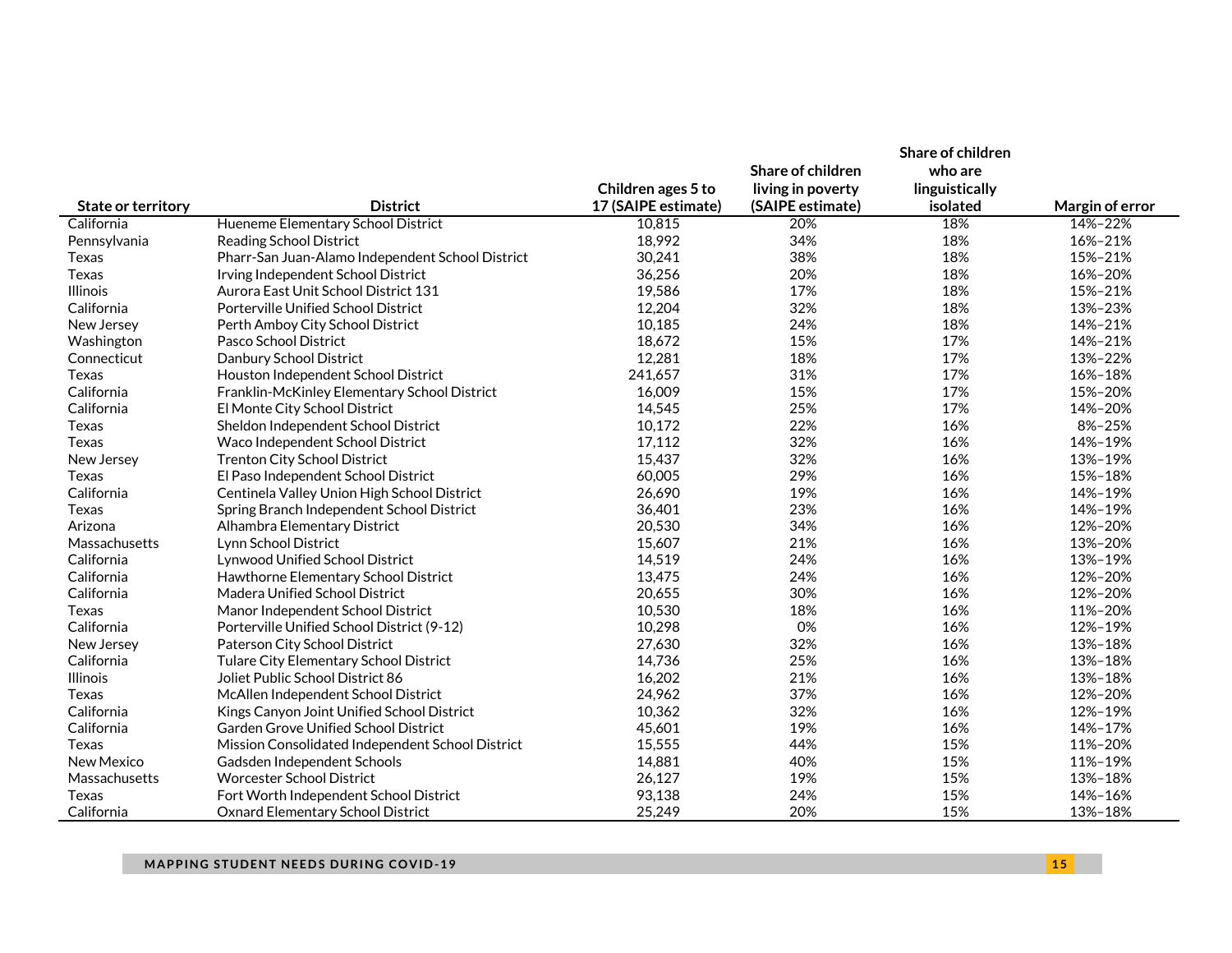|                           |                                     | Children ages 5 to         | <b>Share of children</b><br>living in poverty | Share of children<br>who are<br>linguistically |                 |
|---------------------------|-------------------------------------|----------------------------|-----------------------------------------------|------------------------------------------------|-----------------|
| <b>State or territory</b> | <b>District</b>                     | <b>17 (SAIPE estimate)</b> | (SAIPE estimate)                              | isolated                                       | Margin of error |
| California                | Glendale Unified School District    | 29,500                     | 16%                                           | 15%                                            | 13%-17%         |
| California                | Central Union High School District  | 12.550                     | 27%                                           | 15%                                            | 11%-19%         |
| California                | Hayward Unified School District     | 27.630                     | 11%                                           | 15%                                            | 13%-17%         |
| California                | San Lorenzo Unified School District | 13.528                     | 11%                                           | 15%                                            | 11%-18%         |

**Source:** Urban Institute analysis of American Community Survey data from the National Historical Geographic Information System. **Note:** SAIPE = Small Area Income and Poverty Estimates.

#### TABLE A.2

# **Districts with the Highest Shares of Students with Disabilities**

|                      |                                               |                            | Share of children | Share of children |                 |
|----------------------|-----------------------------------------------|----------------------------|-------------------|-------------------|-----------------|
|                      |                                               | Children ages 5 to         | living in poverty | who have a        |                 |
| State or territory   | <b>District</b>                               | <b>17 (SAIPE estimate)</b> | (SAIPE estimate)  | disability        | Margin of error |
| <b>Massachusetts</b> | <b>Fall River School District</b>             | 12,135                     | 23%               | 15%               | 12%-18%         |
| Pennsylvania         | Allentown City School District                | 22,367                     | 31%               | 14%               | 12%-16%         |
| Massachusetts        | Springfield School District                   | 28,937                     | 38%               | 14%               | 12%-16%         |
| Pennsylvania         | Reading School District                       | 18.992                     | 34%               | 13%               | 11%-15%         |
| Pennsylvania         | Lancaster School District                     | 12,840                     | 20%               | 13%               | 11%-16%         |
| Texas                | South San Antonio Independent School District | 10,359                     | 32%               | 13%               | 9%-16%          |
| Louisiana            | Tangipahoa Parish School District             | 22,685                     | 23%               | 12%               | 10%-15%         |
| New York             | Rochester City School District                | 33,884                     | 39%               | 12%               | 11%-14%         |
| Michigan             | Saginaw City School District                  | 10,073                     | 36%               | 12%               | 10%-14%         |
| Alabama              | Autauga County School District                | 10,106                     | 19%               | 12%               | $9\% - 15\%$    |
| Ohio                 | <b>Cleveland Municipal School District</b>    | 62,635                     | 44%               | 12%               | 11%-13%         |
| Pennsylvania         | Erie City School District                     | 15,953                     | 33%               | 12%               | 10%-14%         |
| Ohio                 | Toledo City School District                   | 37,427                     | 33%               | 12%               | 10%-13%         |
| Michigan             | Port Huron Area School District               | 10.874                     | 25%               | 11%               | 10%-13%         |
| Ohio                 | Youngstown City School District               | 10,600                     | 41%               | 11%               | 9%-13%          |
| Texas                | Edgewood Independent School District          | 12,879                     | 39%               | 11%               | 9%-13%          |
| Texas                | East Central Independent School District      | 10,568                     | 19%               | 11%               | 9%-13%          |
| New Jersey           | Camden City School District                   | 16,308                     | 38%               | 11%               | 9%-13%          |
| Texas                | Southwest Independent School District         | 14,649                     | 28%               | 11%               | 8%-13%          |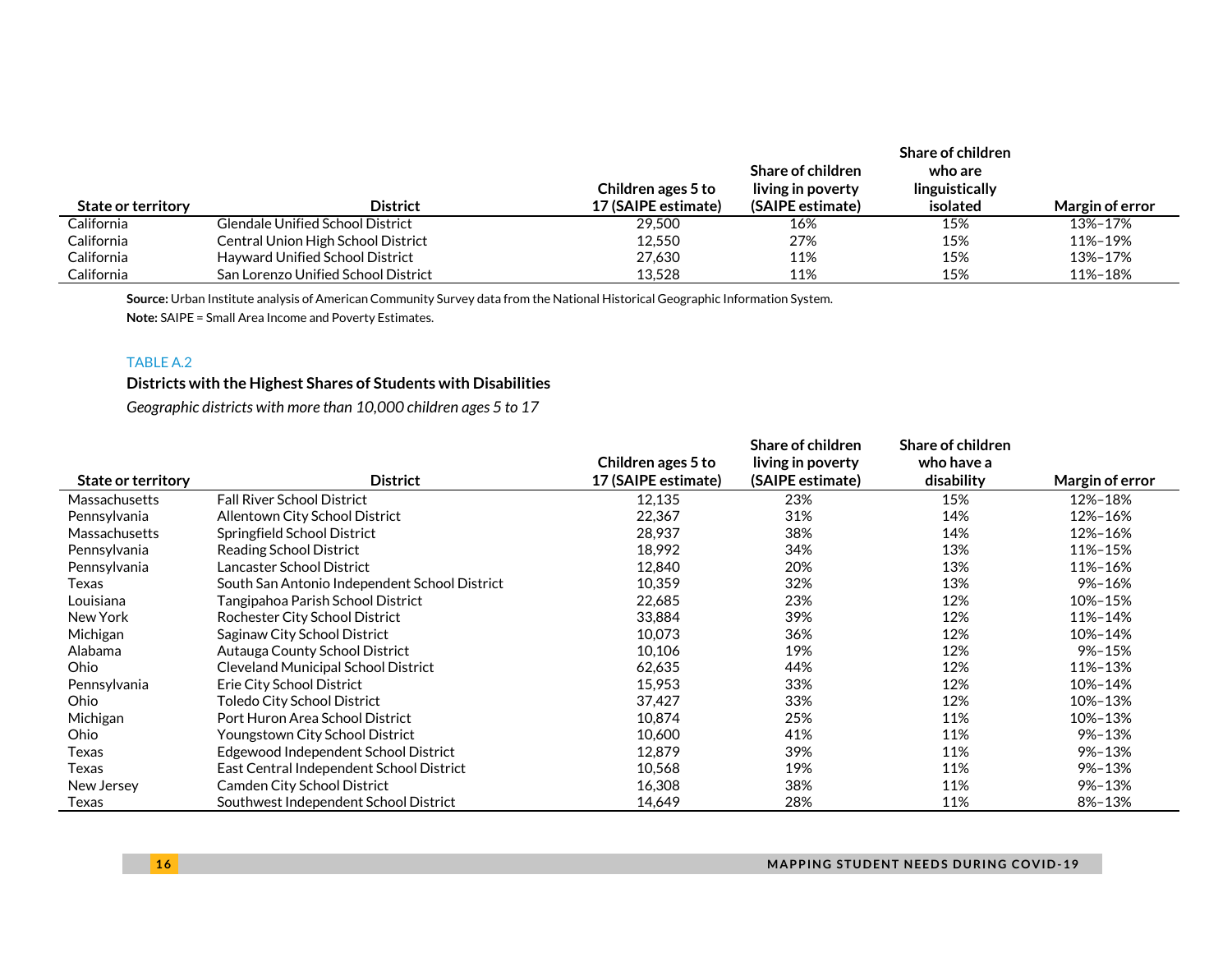|                           |                                                    |                                           | <b>Share of children</b>              | <b>Share of children</b><br>who have a |                 |
|---------------------------|----------------------------------------------------|-------------------------------------------|---------------------------------------|----------------------------------------|-----------------|
| <b>State or territory</b> | <b>District</b>                                    | Children ages 5 to<br>17 (SAIPE estimate) | living in poverty<br>(SAIPE estimate) | disability                             | Margin of error |
| Texas                     | Harlingen Consolidated Independent School District | 18,440                                    | 37%                                   | 11%                                    | 9%-13%          |
| West Virginia             | Harrison County School District                    | 10,661                                    | 22%                                   | 11%                                    | 8%-13%          |
| Michigan                  | Lansing Public School District                     | 19.801                                    | 29%                                   | 11%                                    | $9\% - 12\%$    |
| Virginia                  | Newport News City Public Schools                   | 28,553                                    | 22%                                   | 11%                                    | $9\% - 12\%$    |
| Ohio                      | Canton City School District                        | 10,492                                    | 48%                                   | 11%                                    | $9\% - 12\%$    |
| Louisiana                 | Acadia Parish School District                      | 12.086                                    | 33%                                   | 10%                                    | 8%-13%          |
| Michigan                  | Flint City School District                         | 17,379                                    | 45%                                   | 10%                                    | $9\% - 12\%$    |
| Indiana                   | Anderson Community School Corporation              | 10,296                                    | 27%                                   | 10%                                    | 8%-12%          |
| Tennessee                 | Sullivan County School District                    | 11,307                                    | 20%                                   | 10%                                    | 8%-12%          |
| Arizona                   | Laveen Elementary District                         | 12.490                                    | 19%                                   | 10%                                    | 8%-12%          |
| Texas                     | Victoria Independent School District               | 15.377                                    | 20%                                   | 10%                                    | 8%-12%          |
| Texas                     | Harlandale Independent School District             | 12,561                                    | 31%                                   | 10%                                    | 7%-13%          |
| Puerto Rico               | Puerto Rico                                        | 529,844                                   | 54%                                   | 10%                                    | 10%-10%         |
| Virginia                  | <b>Richmond City Public Schools</b>                | 26.568                                    | 34%                                   | 10%                                    | 8%-11%          |
| Massachusetts             | <b>Haverhill School District</b>                   | 10,173                                    | 15%                                   | 10%                                    | 7%-12%          |
| Michigan                  | <b>Pontiac City School District</b>                | 11,978                                    | 32%                                   | 10%                                    | 7%-12%          |
| New Jersey                | Newark City School District                        | 47,980                                    | 31%                                   | 10%                                    | 8%-11%          |
| Rhode Island              | <b>Warwick School District</b>                     | 10,043                                    | 9%                                    | 10%                                    | 7%-12%          |
| South Carolina            | Darlington County School District                  | 11,263                                    | 33%                                   | 10%                                    | 7%-12%          |

**Note:** SAIPE = Small Area Income and Poverty Estimates.

### TABLE A.3

# **Districts with the Highest Shares of Those Working in an Economically Vulnerable Sector**

|                           |                                | Children ages 5 to 17 | <b>Share of children</b><br>living in poverty | Share of those 16 or<br>older who work in an<br>economically |                 |
|---------------------------|--------------------------------|-----------------------|-----------------------------------------------|--------------------------------------------------------------|-----------------|
| <b>State or territory</b> | <b>District</b>                | (SAIPE estimate)      | (SAIPE estimate)                              | vulnerable sector                                            | Margin of error |
| Tennessee                 | Sevier County School District  | 14.877                | 20%                                           | 47%                                                          | 44%-49%         |
| Nevada                    | Clark County School District   | 366.676               | 18%                                           | 46%                                                          | 46%-47%         |
| Florida                   | Osceola County School District | 62.224                | 20%                                           | 46%                                                          | 44%-48%         |
| South Carolina            | Horry County School District   | 44.099                | 23%                                           | 44%                                                          | 43%-45%         |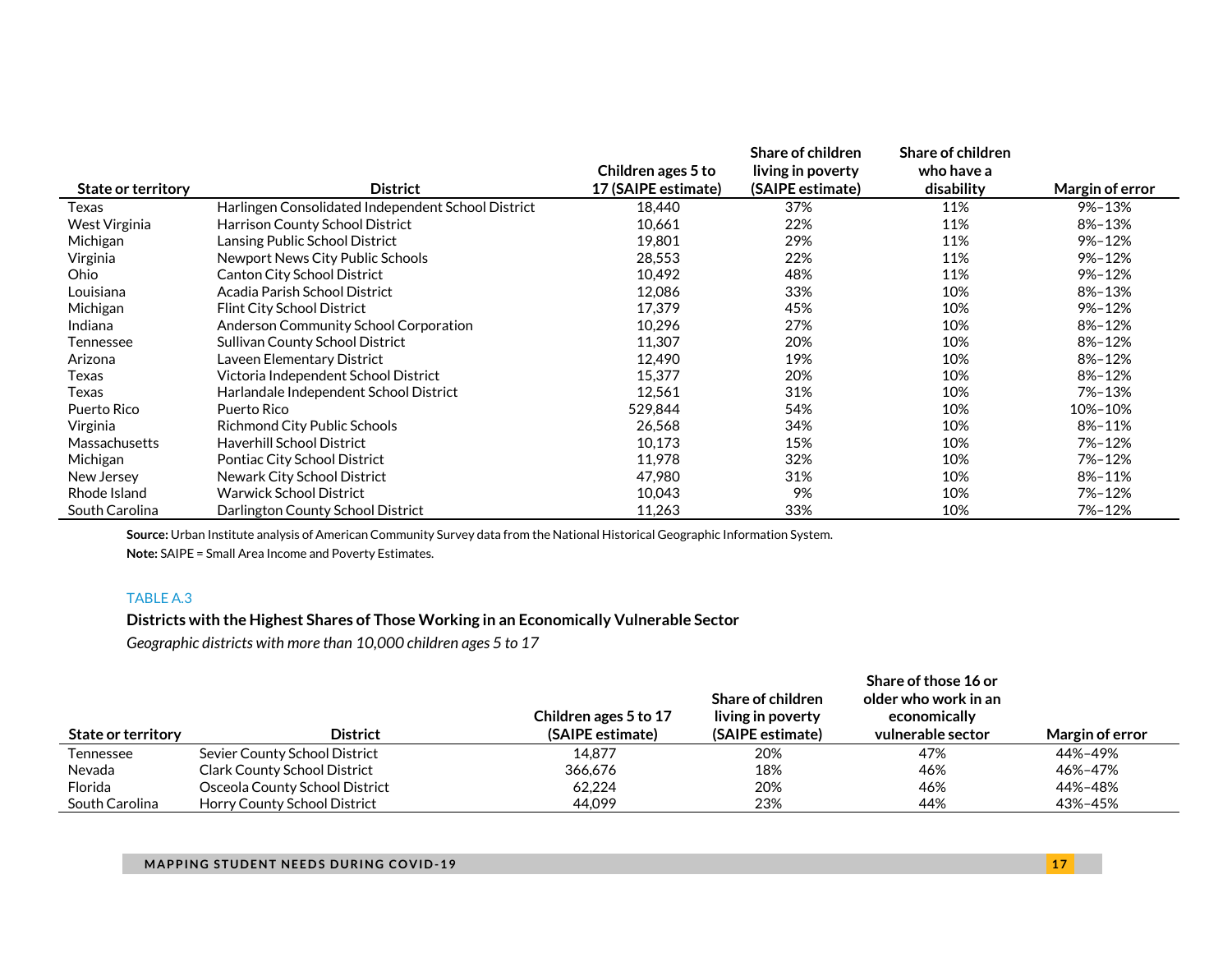|                           |                                               |                       |                   | Share of those 16 or |                 |
|---------------------------|-----------------------------------------------|-----------------------|-------------------|----------------------|-----------------|
|                           |                                               |                       | Share of children | older who work in an |                 |
|                           |                                               | Children ages 5 to 17 | living in poverty | economically         |                 |
| <b>State or territory</b> | <b>District</b>                               | (SAIPE estimate)      | (SAIPE estimate)  | vulnerable sector    | Margin of error |
| Arkansas                  | <b>Bentonville Public Schools</b>             | 19,332                | 6%                | 43%                  | 41%-44%         |
| California                | Desert Sands Unified School District          | 28,046                | 17%               | 41%                  | 39%-43%         |
| California                | Palm Springs Unified School District          | 24,904                | 25%               | 40%                  | 38%-41%         |
| California                | Monterey Peninsula Unified School District    | 12,451                | 15%               | 39%                  | 37%-41%         |
| Florida                   | Orange County School District                 | 214,565               | 22%               | 38%                  | 37%-38%         |
| California                | Centinela Valley Union High School District   | 26,690                | 19%               | 38%                  | 36%-39%         |
| New Jersey                | Greater Egg Harbor Regional School District   | 11,042                | 11%               | 37%                  | 35%-40%         |
| Florida                   | Lake County School District                   | 48,727                | 17%               | 37%                  | 36%-39%         |
| Florida                   | Charlotte County School District              | 16,738                | 19%               | 37%                  | 35%-38%         |
| Georgia                   | <b>Glynn County School District</b>           | 13,906                | 24%               | 37%                  | 34%-39%         |
| California                | Mountain View Elementary School District      | 11,299                | 30%               | 37%                  | 35%-38%         |
| Nevada                    | Washoe County School District                 | 72,037                | 10%               | 36%                  | 36%-37%         |
| Florida                   | <b>Collier County School District</b>         | 47,601                | 17%               | 36%                  | 35%-37%         |
| Mississippi               | Harrison County School District               | 18,089                | 24%               | 36%                  | 34%-39%         |
| California                | Anaheim Elementary School District            | 37,965                | 21%               | 36%                  | 35%-37%         |
| Florida                   | <b>Highlands County School District</b>       | 12,826                | 38%               | 36%                  | 33%-39%         |
| South Carolina            | <b>Beaufort County School District</b>        | 25,249                | 19%               | 36%                  | 34%-38%         |
| Florida                   | St. Lucie County School District              | 46,056                | 18%               | 36%                  | 34%-38%         |
| Florida                   | Polk County School District                   | 110,465               | 22%               | 36%                  | 35%-37%         |
| Florida                   | Escambia County School District               | 46,210                | 22%               | 36%                  | 35%-37%         |
| California                | Hawthorne Elementary School District          | 13,475                | 24%               | 36%                  | 34%-38%         |
| North Carolina            | <b>Onslow County Schools</b>                  | 27,057                | 21%               | 36%                  | 34%-38%         |
| California                | South Bay Union School District               | 14,633                | 24%               | 36%                  | 33%-38%         |
| California                | El Monte Union High School District           | 30,184                | 22%               | 36%                  | 34%-37%         |
| Texas                     | Alief Independent School District             | 52,633                | 32%               | 35%                  | 34%-37%         |
| California                | Cajon Valley Union Elementary School District | 29,397                | 27%               | 35%                  | 34%-37%         |
| California                | El Monte City School District                 | 14,545                | 25%               | 35%                  | 33%-37%         |
| Texas                     | Donna Independent School District             | 18,903                | 50%               | 35%                  | 32%-39%         |
| Florida                   | <b>Bay County School District</b>             | 27,978                | 20%               | 35%                  | 34%-37%         |
| Oregon                    | David Douglas School District 40              | 12,121                | 21%               | 35%                  | 33%-37%         |
| California                | Jefferson Elementary School District          | 10,988                | 9%                | 35%                  | 33%-37%         |
| Texas                     | Laredo Independent School District            | 19,213                | 43%               | 35%                  | 33%-37%         |
| Texas                     | Del Valle Independent School District         | 13,171                | 22%               | 35%                  | 33%-37%         |
| California                | Garden Grove Unified School District          | 45,601                | 19%               | 35%                  | 34%-36%         |
| Arkansas                  | <b>Rogers Public Schools</b>                  | 17,650                | 13%               | 35%                  | 33%-37%         |
| Florida                   | Sarasota County School District               | 45,075                | 15%               | 35%                  | 34%-36%         |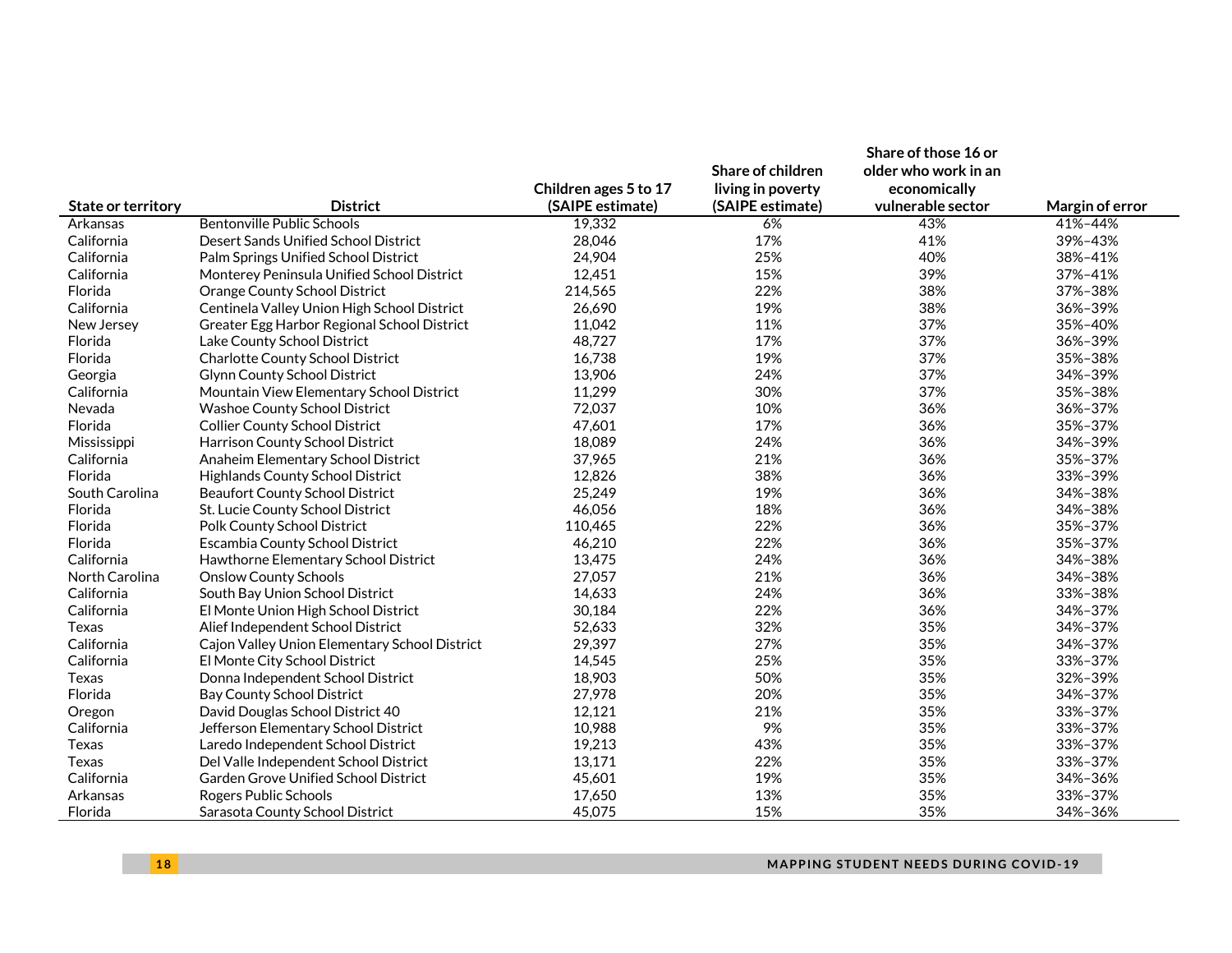|                           |                                             |                       | <b>Share of children</b> | Share of those 16 or<br>older who work in an |                 |
|---------------------------|---------------------------------------------|-----------------------|--------------------------|----------------------------------------------|-----------------|
|                           |                                             | Children ages 5 to 17 | living in poverty        | economically                                 |                 |
| <b>State or territory</b> | <b>District</b>                             | (SAIPE estimate)      | (SAIPE estimate)         | vulnerable sector                            | Margin of error |
| Arizona                   | Creighton Elementary District               | 13,355                | 32%                      | 35%                                          | 33%-37%         |
| North Carolina            | New Hanover County Schools                  | 31,065                | 20%                      | 35%                                          | 33%-36%         |
| California                | Coachella Valley Unified School District    | 15,792                | 28%                      | 35%                                          | 33%-37%         |
| South Dakota              | Rapid City School District 51-4             | 16,135                | 17%                      | 35%                                          | 33%-36%         |
| Hawaii                    | Hawaii Department of Education              | 215,883               | 11%                      | 35%                                          | 34%-35%         |
| California                | Magnolia Elementary School District         | 12,169                | 21%                      | 35%                                          | 32%-37%         |
| California                | Anaheim Union High School District          | 72,224                | 17%                      | 35%                                          | 34%-35%         |
| California                | Oceanside Unified School District           | 22,501                | 13%                      | 35%                                          | 33%-36%         |
| Tennessee                 | Sevier County School District               | 14,877                | 20%                      | 47%                                          | 44%-49%         |
| Nevada                    | <b>Clark County School District</b>         | 366,676               | 18%                      | 46%                                          | 46%-47%         |
| Florida                   | Osceola County School District              | 62,224                | 20%                      | 46%                                          | 44%-48%         |
| South Carolina            | Horry County School District                | 44,099                | 23%                      | 44%                                          | 43%-45%         |
| Arkansas                  | <b>Bentonville Public Schools</b>           | 19,332                | 6%                       | 43%                                          | 41%-44%         |
| California                | Desert Sands Unified School District        | 28,046                | 17%                      | 41%                                          | 39%-43%         |
| California                | Palm Springs Unified School District        | 24,904                | 25%                      | 40%                                          | 38%-41%         |
| California                | Monterey Peninsula Unified School District  | 12,451                | 15%                      | 39%                                          | 37%-41%         |
| Florida                   | Orange County School District               | 214,565               | 22%                      | 38%                                          | 37%-38%         |
| California                | Centinela Valley Union High School District | 26,690                | 19%                      | 38%                                          | 36%-39%         |
| New Jersey                | Greater Egg Harbor Regional School District | 11,042                | 11%                      | 37%                                          | 35%-40%         |

**Note:** SAIPE = Small Area Income and Poverty Estimates.

### TABLE A.4

# **Districts with the Highest Shares of Children Living with One Parent**

|                           |                                          |                       | Share of children |                        |                        |
|---------------------------|------------------------------------------|-----------------------|-------------------|------------------------|------------------------|
|                           |                                          | Children ages 5 to 17 | living in poverty | Share of children      |                        |
| <b>State or territory</b> | <b>District</b>                          | (SAIPE estimate)      | (SAIPE estimate)  | living with one parent | <b>Margin of error</b> |
| Indiana                   | <b>Gary Community School Corporation</b> | 12,943                | 49%               | 77%                    | 73%-81%                |
| New York                  | Rochester City School District           | 33.884                | 39%               | 76%                    | 73%-79%                |
| Ohio                      | Youngstown City School District          | 10,600                | 41%               | 73%                    | 70%-77%                |
| New Jersey                | Camden City School District              | 16.308                | 38%               | 73%                    | 68%-78%                |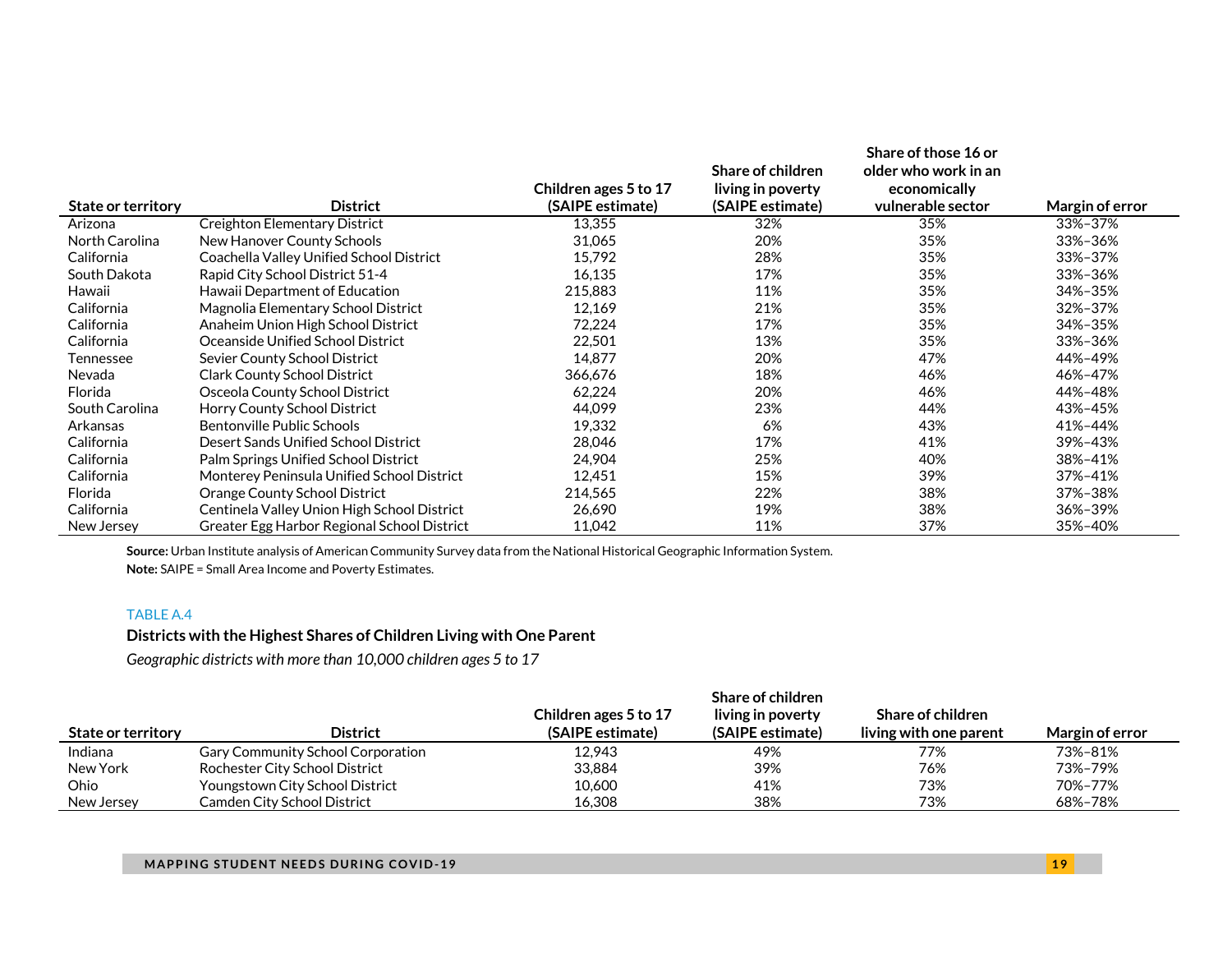|                           |                                              |                       | Share of children |                        |                 |
|---------------------------|----------------------------------------------|-----------------------|-------------------|------------------------|-----------------|
|                           |                                              | Children ages 5 to 17 | living in poverty | Share of children      |                 |
| <b>State or territory</b> | <b>District</b>                              | (SAIPE estimate)      | (SAIPE estimate)  | living with one parent | Margin of error |
| Michigan                  | <b>Flint City School District</b>            | 17,379                | 45%               | 71%                    | 68%-74%         |
| New Jersey                | East Orange City School District             | 10,859                | 25%               | 71%                    | 66%-76%         |
| Ohio                      | Cleveland Municipal School District          | 62,635                | 44%               | 71%                    | 69%-73%         |
| Ohio                      | Canton City School District                  | 10,492                | 48%               | 71%                    | 65%-77%         |
| Connecticut               | Hartford School District                     | 21,065                | 35%               | 70%                    | 66%-74%         |
| Mississippi               | Jackson Public School District               | 29,928                | 34%               | 69%                    | 66%-73%         |
| Virginia                  | <b>Richmond City Public Schools</b>          | 26,568                | 34%               | 69%                    | 66%-71%         |
| Michigan                  | Detroit City School District                 | 120,016               | 46%               | 69%                    | 67%-70%         |
| Alabama                   | Birmingham City School District              | 29,129                | 35%               | 68%                    | 65%-71%         |
| Massachusetts             | Springfield School District                  | 28,937                | 38%               | 68%                    | 64%-71%         |
| Maryland                  | <b>Baltimore City Public Schools</b>         | 87,973                | 27%               | 67%                    | 65%-68%         |
| Michigan                  | Saginaw City School District                 | 10,073                | 36%               | 65%                    | 59%-71%         |
| Georgia                   | Dougherty School District                    | 15,927                | 38%               | 65%                    | 61%-69%         |
| New Jersey                | <b>Trenton City School District</b>          | 15,437                | 32%               | 65%                    | 60%-69%         |
| Ohio                      | Dayton City School District                  | 22,689                | 38%               | 65%                    | 60%-69%         |
| Missouri                  | St. Louis City School District               | 40,806                | 37%               | 64%                    | 62%-67%         |
| <b>Illinois</b>           | Thornton Township High School District 205   | 21,860                | 21%               | 64%                    | 60%-68%         |
| Louisiana                 | <b>Orleans Parish School District</b>        | 55,290                | 34%               | 64%                    | 62%-66%         |
| Massachusetts             | Lawrence School District                     | 15,312                | 27%               | 64%                    | 60%-68%         |
| New Jersey                | Newark City School District                  | 47,980                | 31%               | 63%                    | 61%-65%         |
| Ohio                      | <b>Toledo City School District</b>           | 37,427                | 33%               | 63%                    | 60%-65%         |
| Ohio                      | Cincinnati City School District              | 48,913                | 32%               | 63%                    | 61%-65%         |
| New York                  | <b>Syracuse City School District</b>         | 21,954                | 40%               | 62%                    | 59%-65%         |
| Indiana                   | Warren Township Metropolitan School District | 12,854                | 22%               | 62%                    | 55%-69%         |
| Connecticut               | New Britain School District                  | 12,088                | 30%               | 62%                    | 57%-67%         |
| Pennsylvania              | Philadelphia City School District            | 237,858               | 34%               | 61%                    | 60%-62%         |
| Tennessee                 | <b>Shelby County School District</b>         | 131,700               | 34%               | 61%                    | 59%-62%         |
| Pennsylvania              | Reading School District                      | 18,992                | 34%               | 61%                    | 57%-64%         |
| New York                  | Albany City School District                  | 11,538                | 30%               | 60%                    | 56%-65%         |
| Michigan                  | Pontiac City School District                 | 11,978                | 32%               | 60%                    | 54%-66%         |
| Wisconsin                 | Milwaukee School District                    | 110,320               | 32%               | 60%                    | 58%-62%         |
| New York                  | <b>Buffalo City School District</b>          | 40,903                | 37%               | 60%                    | 57%-62%         |
| South Carolina            | <b>Richland School District 1</b>            | 25,889                | 26%               | 60%                    | 56%-63%         |
| Georgia                   | Atlanta City School District                 | 61,673                | 28%               | 60%                    | 57%-62%         |
| Louisiana                 | Orleans Parish School District               | 55,290                | 34%               | 64%                    | 62%-66%         |
| Massachusetts             | Lawrence School District                     | 15,312                | 27%               | 64%                    | 60%-68%         |
| New Jersey                | Newark City School District                  | 47,980                | 31%               | 63%                    | 61%-65%         |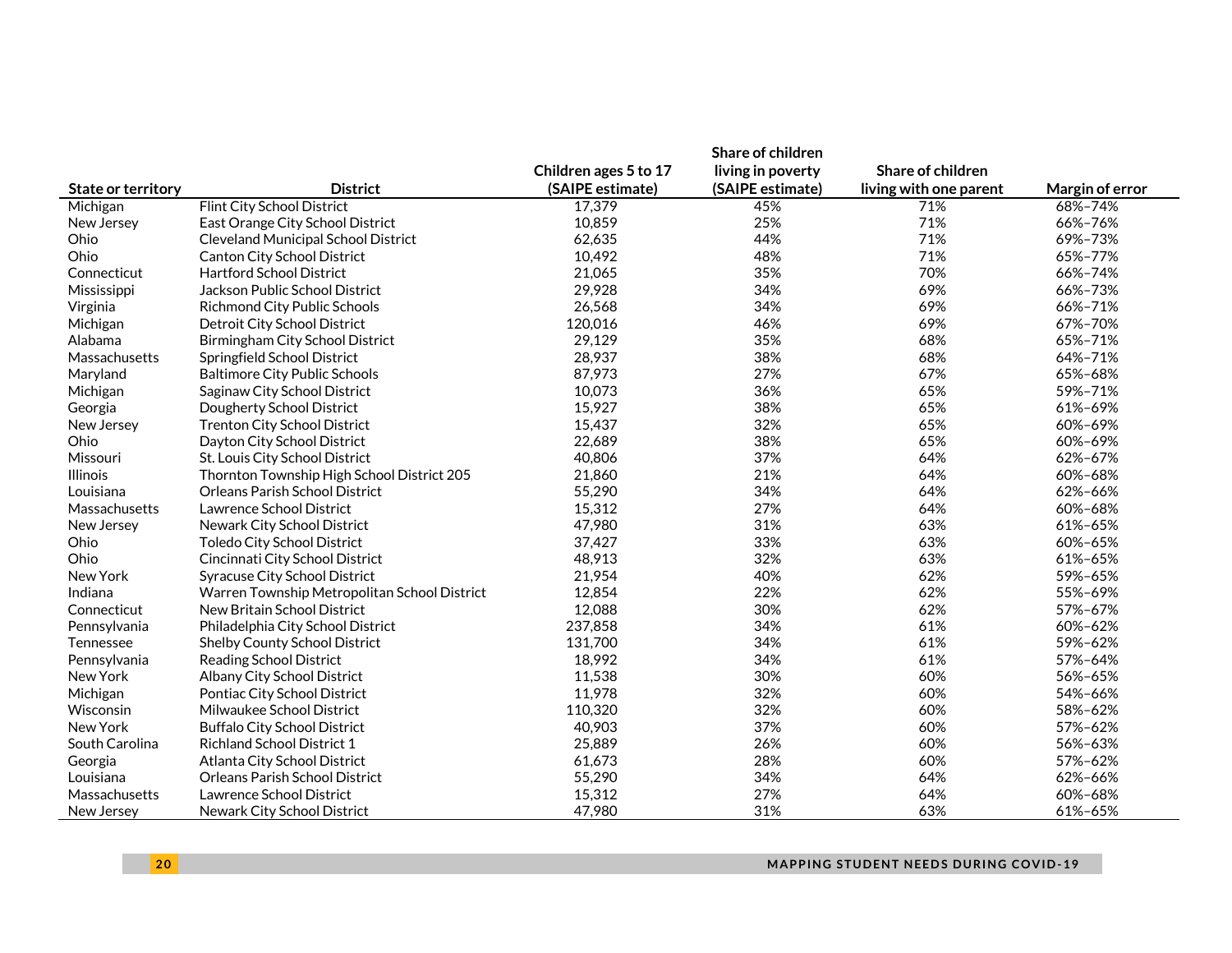|                           |                                 |                       | Share of children |                        |                        |
|---------------------------|---------------------------------|-----------------------|-------------------|------------------------|------------------------|
|                           |                                 | Children ages 5 to 17 | living in poverty | Share of children      |                        |
| <b>State or territory</b> | <b>District</b>                 | (SAIPE estimate)      | (SAIPE estimate)  | living with one parent | <b>Margin of error</b> |
| Ohio                      | Toledo Citv School District     | 37.427                | 33%               | 63%                    | 60%-65%                |
| Ohio                      | Cincinnati City School District | 48.913                | 32%               | 63%                    | 61%-65%                |

**Note:** SAIPE = Small Area Income and Poverty Estimates.

#### TABLE A.5

# **Districts with the Highest Shares of Households with Crowded Conditions**

|                           |                                               |                       | Share of children | <b>Share of households</b> |                 |
|---------------------------|-----------------------------------------------|-----------------------|-------------------|----------------------------|-----------------|
|                           |                                               | Children ages 5 to 17 | living in poverty | with crowded               |                 |
| <b>State or territory</b> | <b>District</b>                               | (SAIPE estimate)      | (SAIPE estimate)  | conditions (estimate)      | Margin of error |
| California                | Santa Ana Unified School District             | 51,390                | 21%               | 31%                        | 29%-32%         |
| California                | Alisal Union Elementary School District       | 14,257                | 25%               | 26%                        | 24%-28%         |
| California                | Lynwood Unified School District               | 14,519                | 24%               | 25%                        | 23%-27%         |
| California                | Santa Maria-Bonita Elementary School District | 23,318                | 20%               | 25%                        | 23%-27%         |
| California                | Mountain View Elementary School District      | 11,299                | 30%               | 24%                        | 22%-26%         |
| New Jersey                | Passaic City School District                  | 15,772                | 28%               | 22%                        | 20%-24%         |
| California                | Hueneme Elementary School District            | 10,815                | 20%               | 21%                        | 19%-24%         |
| California                | Anaheim Elementary School District            | 37,965                | 21%               | 20%                        | 19%-21%         |
| California                | <b>Baldwin Park Unified School District</b>   | 13,371                | 20%               | 20%                        | 18%-22%         |
| California                | Perris Elementary School District             | 11,764                | 23%               | 20%                        | 17%-23%         |
| California                | Perris Union High School District             | 11,764                | 15%               | 20%                        | 17%-23%         |
| California                | Hawthorne Elementary School District          | 13,475                | 24%               | 20%                        | 18%-21%         |
| California                | <b>Compton Unified School District</b>        | 33,571                | 26%               | 20%                        | 18%-21%         |
| California                | Magnolia Elementary School District           | 12,169                | 21%               | 19%                        | 17%-22%         |
| California                | Centinela Valley Union High School District   | 26,690                | 19%               | 19%                        | 18%-21%         |
| California                | Alum Rock Union Elementary School District    | 21,105                | 13%               | 19%                        | 17%-21%         |
| Texas                     | Donna Independent School District             | 18,903                | 50%               | 19%                        | 16%-22%         |
| California                | El Monte Union High School District           | 30,184                | 22%               | 19%                        | 18%-20%         |
| California                | Santa Maria Joint Union High School District  | 30,925                | 15%               | 18%                        | 17%-20%         |
| California                | Montebello Unified School District            | 29,570                | 23%               | 18%                        | 17%-19%         |
| California                | El Monte City School District                 | 14,545                | 25%               | 17%                        | 16%-19%         |
| Arizona                   | Isaac Elementary District                     | 11.503                | 38%               | 17%                        | 15%-20%         |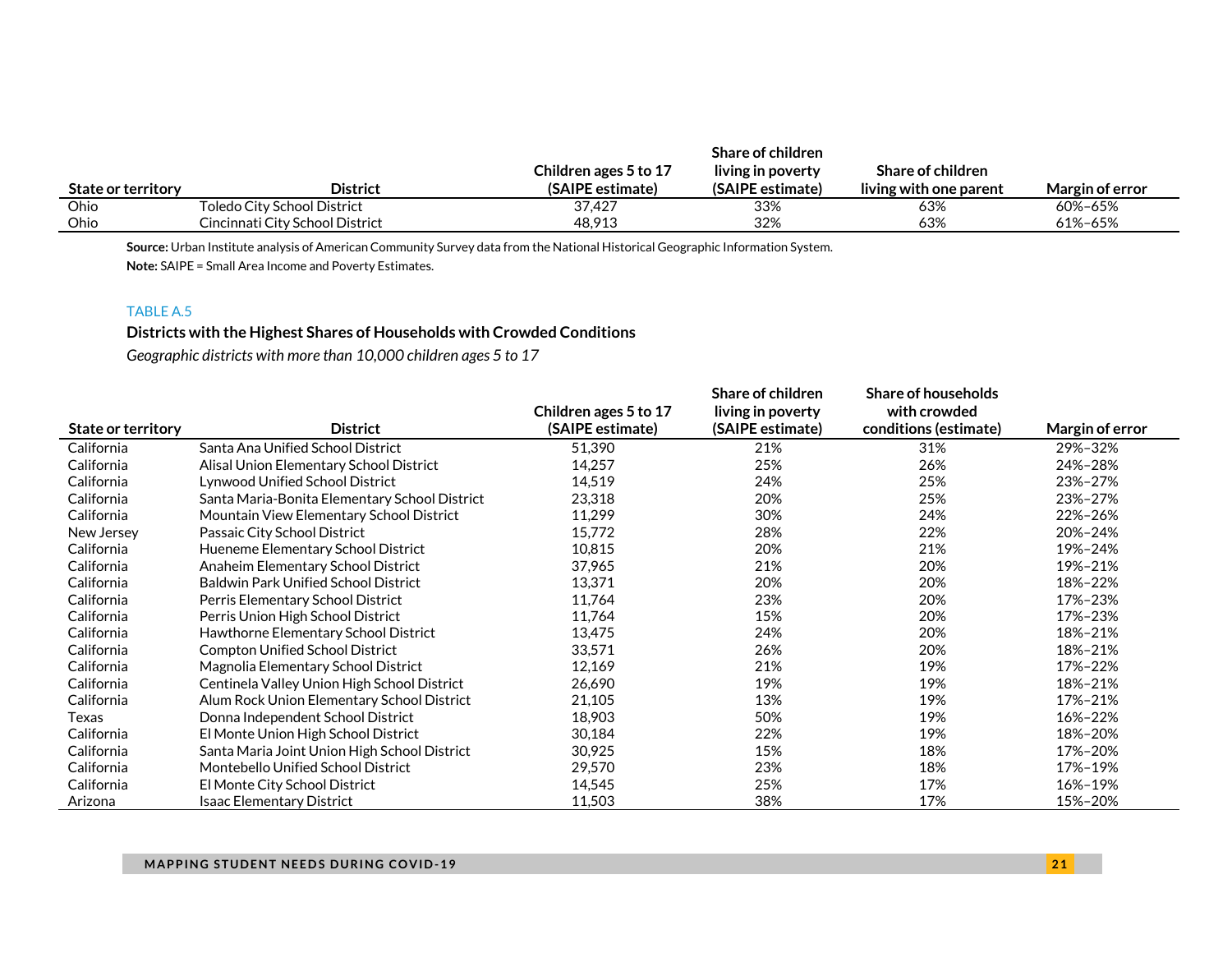|                    |                                                     |                       | Share of children | <b>Share of households</b> |                 |
|--------------------|-----------------------------------------------------|-----------------------|-------------------|----------------------------|-----------------|
|                    |                                                     | Children ages 5 to 17 | living in poverty | with crowded               |                 |
| State or territory | <b>District</b>                                     | (SAIPE estimate)      | (SAIPE estimate)  | conditions (estimate)      | Margin of error |
| Texas              | La Joya Independent School District                 | 27,259                | 49%               | 17%                        | 15%-19%         |
| California         | Salinas Union High School District                  | 37.904                | 18%               | 17%                        | 16%-18%         |
| California         | Franklin-McKinley Elementary School District        | 16.009                | 15%               | 17%                        | 15%-18%         |
| California         | <b>Paramount Unified School District</b>            | 16,902                | 21%               | 17%                        | 15%-18%         |
| California         | <b>Fontana Unified School District</b>              | 40,101                | 19%               | 17%                        | 15%-18%         |
| California         | <b>Greenfield Union School District</b>             | 12,840                | 30%               | 16%                        | 14%-19%         |
| Texas              | Laredo Independent School District                  | 19,213                | 43%               | 16%                        | 15%-18%         |
| Arizona            | Cartwright Elementary District                      | 33,532                | 32%               | 16%                        | 15%-18%         |
| California         | Anaheim Union High School District                  | 72,224                | 17%               | 16%                        | 15%-17%         |
| California         | San Bernardino City Unified School District         | 58,787                | 31%               | 16%                        | 15%-17%         |
| New York           | East Ramapo Central School District (Spring Valley) | 31,783                | 38%               | 16%                        | 14%-17%         |
| California         | <b>Garden Grove Unified School District</b>         | 45,601                | 19%               | 16%                        | 15%-16%         |
| California         | Pomona Unified School District                      | 29,601                | 22%               | 15%                        | 14%-16%         |
| California         | Oxnard Elementary School District                   | 25,249                | 20%               | 15%                        | 14%-17%         |
| California         | Jurupa Unified School District                      | 20,797                | 18%               | 15%                        | 14%-17%         |
| California         | Jefferson Elementary School District                | 10,988                | 9%                | 15%                        | 13%-17%         |
| California         | Salinas City Elementary School District             | 16,351                | 25%               | 15%                        | 13%-17%         |
| California         | South Bay Union School District                     | 14,633                | 24%               | 15%                        | 13%-17%         |
| Arizona            | Alhambra Elementary District                        | 20,530                | 34%               | 15%                        | 13%-17%         |
| California         | <b>Rialto Unified School District</b>               | 25,501                | 20%               | 15%                        | 13%-16%         |

**Note:** SAIPE = Small Area Income and Poverty Estimates.

### TABLE A.6

# **Districts with the Highest Shares of Children without Access to the Internet or a Computer**

|                           |                                         | Share of children<br><b>Share of children</b><br>Children ages 5 to<br>who have no<br>17 (SAIPE<br>living in poverty<br>internet or |                  |                 |                        |
|---------------------------|-----------------------------------------|-------------------------------------------------------------------------------------------------------------------------------------|------------------|-----------------|------------------------|
| <b>State or territory</b> | <b>District</b>                         | estimate)                                                                                                                           | (SAIPE estimate) | computer access | <b>Margin of error</b> |
| Texas                     | Laredo Independent School District      | 19,213                                                                                                                              | 43%              | 56%             | 52%-60%                |
| Texas                     | Brownsville Independent School District | 44,293                                                                                                                              | 41%              | 54%             | 50%-57%                |
| New Mexico                | Gallup-McKinley County Schools          | 13.388                                                                                                                              | 45%              | 54%             | 48%-59%                |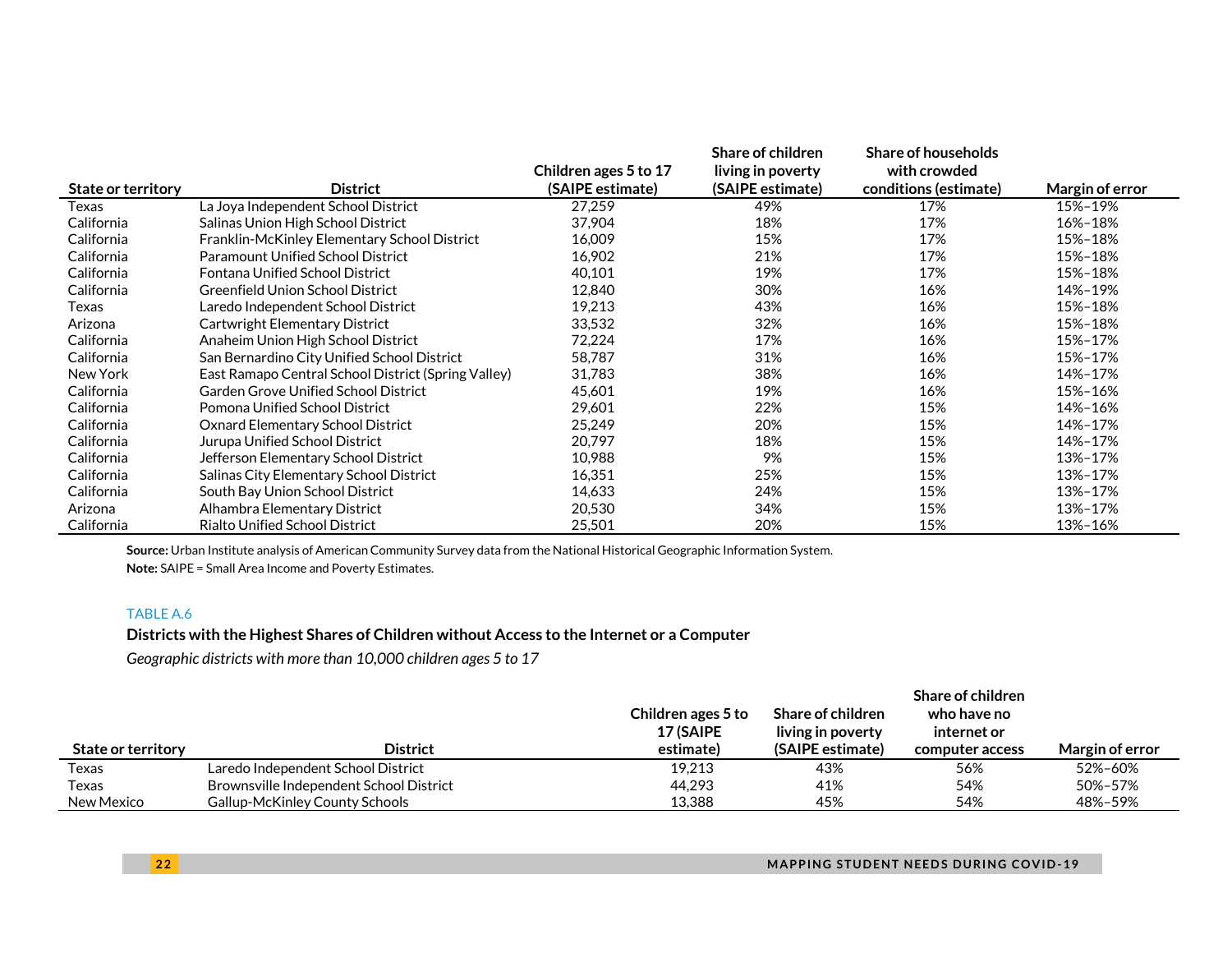|                           |                                                      |                    |                   | Share of children |                 |
|---------------------------|------------------------------------------------------|--------------------|-------------------|-------------------|-----------------|
|                           |                                                      | Children ages 5 to | Share of children | who have no       |                 |
|                           |                                                      | 17 (SAIPE          | living in poverty | internet or       |                 |
| <b>State or territory</b> | <b>District</b>                                      | estimate)          | (SAIPE estimate)  | computer access   | Margin of error |
| New York                  | East Ramapo Central School District (Spring Valley)  | 31,783             | 38%               | 54%               | 50%-57%         |
| New Jersey                | Lakewood Township School District                    | 30,530             | 32%               | 52%               | 48%-57%         |
| Texas                     | La Joya Independent School District                  | 27,259             | 49%               | 50%               | 45%-55%         |
| Texas                     | San Benito Consolidated Independent School District  | 10,639             | 41%               | 50%               | 42%-58%         |
| New Jersey                | Perth Amboy City School District                     | 10,185             | 24%               | 50%               | 43%-56%         |
| Arizona                   | Isaac Elementary District                            | 11,503             | 38%               | 49%               | 43%-55%         |
| Arkansas                  | <b>Rogers Public Schools</b>                         | 17,650             | 13%               | 47%               | 42%-52%         |
| Texas                     | Pharr-San Juan-Alamo Independent School District     | 30,241             | 38%               | 43%               | 39%-47%         |
| Texas                     | Donna Independent School District                    | 18,903             | 50%               | 41%               | 35%-47%         |
| California                | Delano Joint Union High School District              | 14,174             | 27%               | 40%               | 36%-45%         |
| California                | Delano Union Elementary School District              | 10,501             | 33%               | 40%               | 34%-46%         |
| North Carolina            | Robeson County Schools                               | 24,771             | 34%               | 38%               | 35%-40%         |
| Texas                     | Port Arthur Independent School District              | 10,552             | 33%               | 37%               | 32%-43%         |
| Michigan                  | Flint City School District                           | 17,379             | 45%               | 37%               | 33%-42%         |
| Indiana                   | Gary Community School Corporation                    | 12,943             | 49%               | 37%               | 32%-42%         |
| Florida                   | Polk County School District                          | 110,465            | 22%               | 37%               | 35%-39%         |
| Texas                     | Los Fresnos Consolidated Independent School District | 12,103             | 29%               | 37%               | 31%-43%         |
| New Mexico                | Gadsden Independent Schools                          | 14,881             | 40%               | 37%               | 32%-41%         |
| Texas                     | Edgewood Independent School District                 | 12,879             | 39%               | 36%               | 30%-41%         |
| Texas                     | Edinburg Consolidated Independent School District    | 37,548             | 37%               | 35%               | 32%-39%         |
| Michigan                  | Detroit City School District                         | 120,016            | 46%               | 35%               | 33%-37%         |
| Texas                     | Mission Consolidated Independent School District     | 15,555             | 44%               | 35%               | 30%-40%         |
| Arizona                   | Alhambra Elementary District                         | 20,530             | 34%               | 34%               | 30%-38%         |
| California                | Coachella Valley Unified School District             | 15,792             | 28%               | 34%               | 29%-39%         |
| Kansas                    | Topeka Public Schools Unified School District 501    | 15,088             | 21%               | 32%               | 28%-37%         |
| New York                  | Syracuse City School District                        | 21,954             | 40%               | 32%               | 29%-36%         |
| Texas                     | Harlingen Consolidated Independent School District   | 18,440             | 37%               | 32%               | 28%-36%         |
| Puerto Rico               | Puerto Rico                                          | 529,844            | 54%               | 32%               | 31%-32%         |
| Texas                     | San Antonio Independent School District              | 57,332             | 35%               | 32%               | 29%-34%         |
| Texas                     | Dallas Independent School District                   | 197,267            | 26%               | 32%               | 30%-33%         |
| Texas                     | Waco Independent School District                     | 17,112             | 32%               | 31%               | 27%-35%         |
| Texas                     | Beaumont Independent School District                 | 21,252             | 28%               | 31%               | 27%-35%         |
| Arizona                   | Creighton Elementary District                        | 13,355             | 32%               | 31%               | 26%-35%         |
| Texas                     | Eagle Pass Independent School District               | 12,867             | 35%               | 30%               | 25%-36%         |
| New Jersey                | <b>Trenton City School District</b>                  | 15,437             | 32%               | 30%               | 26%-35%         |
| Louisiana                 | <b>Bossier Parish School District</b>                | 22,691             | 18%               | 30%               | 26%-34%         |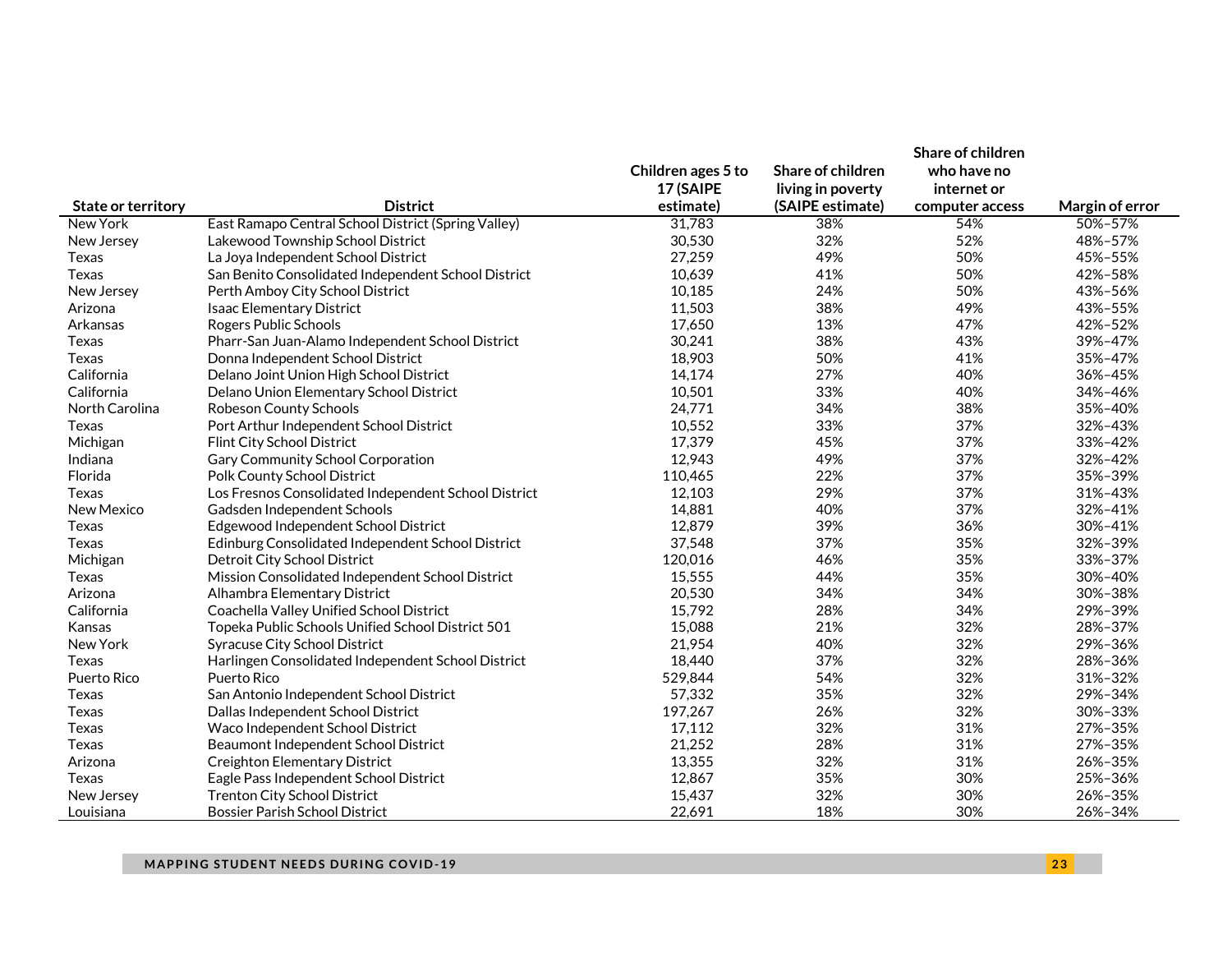|                           |                                    |                    |                          | Share of children |                        |
|---------------------------|------------------------------------|--------------------|--------------------------|-------------------|------------------------|
|                           |                                    | Children ages 5 to | <b>Share of children</b> | who have no       |                        |
|                           |                                    | 17 (SAIPE          | living in poverty        | internet or       |                        |
| <b>State or territory</b> | <b>District</b>                    | estimate)          | (SAIPE estimate)         | computer access   | <b>Margin of error</b> |
| Indiana                   | Indianapolis Public Schools        | 49.434             | 33%                      | 30%               | 27%-32%                |
| Texas                     | Aldine Independent School District | 69.795             | 32%                      | 30%               | 27%-32%                |

**Note:** SAIPE = Small Area Income and Poverty Estimates.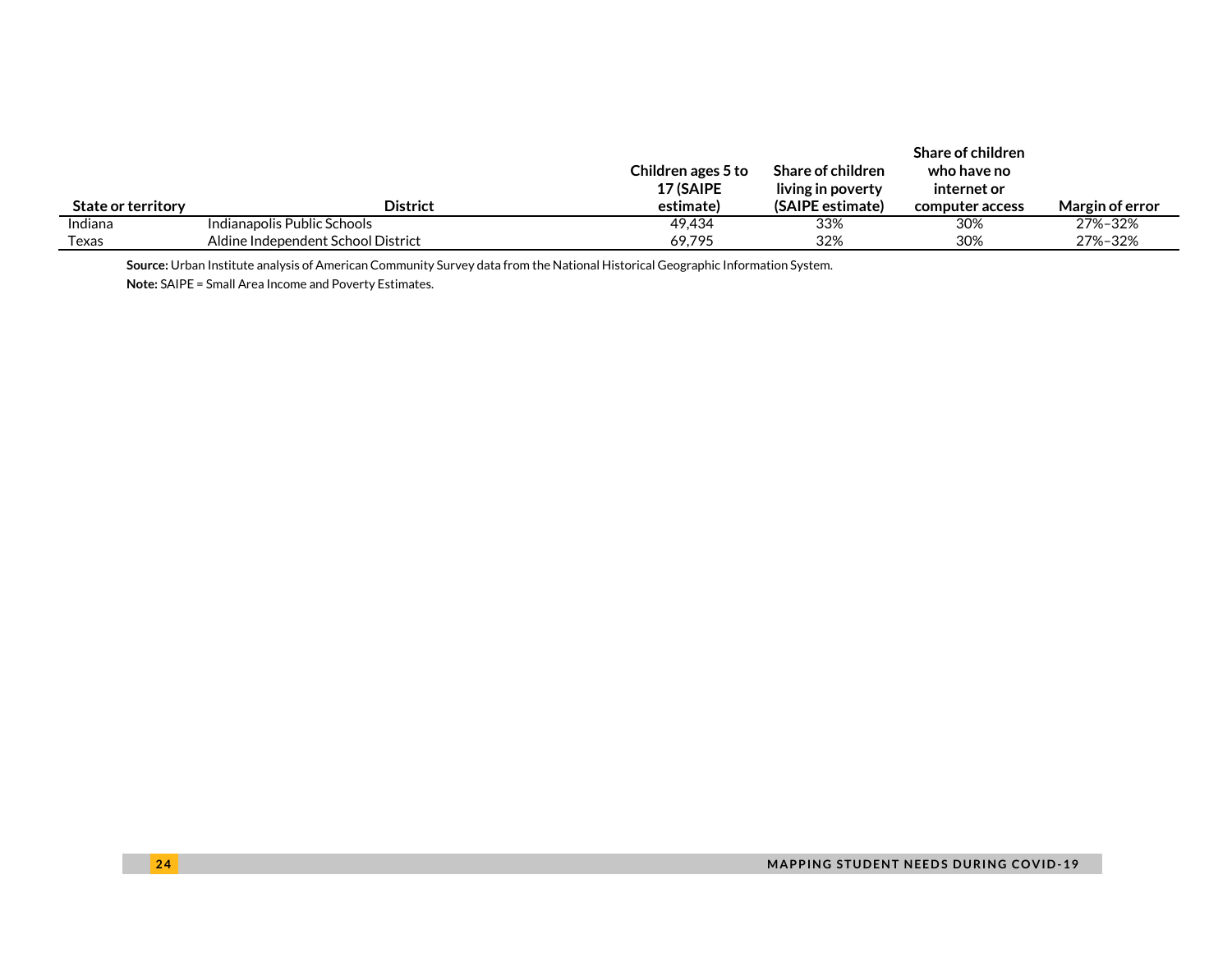# Notes

- <sup>1</sup> Coronavirus Aid, Relief, and Economic Security Act, S.3548, 116th Cong. (2020).
- $^2$  We use five one-year samples rather than the five-year file because of a slight change in the question about highspeed internet access between 2015 and 2016.
- $3$  Steven Manson, Jonathan Schroeder, David Van Riper, and Steven Ruggles, IPUMS National Historical Geographic Information System, version 14.0 [Database]. Minneapolis, MN: IPUMS. 2019. <http://doi.org/10.18128/D050.V14.0>
- <sup>4</sup> Margins of error are calculated in accordance with the methods described in the US Census Bureau's guide to 2018 ACS data (US Census Bureau 2018).
- <sup>5</sup> Lydia Breiseth, "Making the Connection: Communicating with ELLs and Their Families during School Closures," Colorín Colorado!, accessed April 16, 2020[, https://www.colorincolorado.org/article/coronavirus-ells-families.](https://www.colorincolorado.org/article/coronavirus-ells-families)
- 6 "Applying for Free and Reduced Price School Meals," US Department of Agriculture, Food and Nutrition Service, last updated August 13, 2013[, https://www.fns.usda.gov/school-meals/applying-free-and-reduced-price-school](https://www.fns.usda.gov/school-meals/applying-free-and-reduced-price-school-meals)[meals.](https://www.fns.usda.gov/school-meals/applying-free-and-reduced-price-school-meals)
- 7 "Stabilizing Children's Lives: A Web of Stabilizing Supports," Urban Institute, accessed April 16, 2020, [https://www.urban.org/policy-centers/cross-center-initiatives/kids-context/projects/stabilizing-childrens-lives](https://www.urban.org/policy-centers/cross-center-initiatives/kids-context/projects/stabilizing-childrens-lives-web-stabilizing-supports)[web-stabilizing-supports.](https://www.urban.org/policy-centers/cross-center-initiatives/kids-context/projects/stabilizing-childrens-lives-web-stabilizing-supports)
- <sup>8</sup> "COVID-19 Resources and Policy Considerations," The Hunt Institute, accessed April 16, 2020, [http://www.hunt-institute.org/covid-19-resources/state-child-care-actions-covid-19/.](http://www.hunt-institute.org/covid-19-resources/state-child-care-actions-covid-19/)
- <sup>9</sup> Monica Anderson and Andrew Perrin, "Nearly One-in-Five Teens Can't Always Finish Their Homework Because of the Digital Divide," *FactTank* (blog), Pew Research Center, October 26, 2018, [https://www.pewresearch.org/fact-tank/2018/10/26/nearly-one-in-five-teens-cant-always-finish-their](https://www.pewresearch.org/fact-tank/2018/10/26/nearly-one-in-five-teens-cant-always-finish-their-homework-because-of-the-digital-divide/)[homework-because-of-the-digital-divide/](https://www.pewresearch.org/fact-tank/2018/10/26/nearly-one-in-five-teens-cant-always-finish-their-homework-because-of-the-digital-divide/).
- <sup>10</sup> Coronavirus Aid, Relief, and Economic Security Act, H.R.748, 116th Cong. (2020).
- <sup>11</sup> Rebecca R. Skinner, Cassandria Dortch, Joselynn H. Fountain, and Emma C. Nyhof, "Estimated State Grants under the Education Stabilization Fund Included in the Coronavirus Aid, Relief, and Economic Security (CARES) Act," memorandum, March 27, 2020[, https://www.politico.com/states/f/?id=00000171-31b8-da0d-a17b](https://www.politico.com/states/f/?id=00000171-31b8-da0d-a17b-fffb32a90000)[fffb32a90000](https://www.politico.com/states/f/?id=00000171-31b8-da0d-a17b-fffb32a90000).

# References

- Berube, Alan, and Nicole Bateman. 2020. "[Who Are the Workers Already Impacted by the COVID-19 Recession?](https://www.brookings.edu/research/who-are-the-workers-already-impacted-by-the-covid-19-recession/)" Washington, DC: Brookings Institution.
- Brown, Eleanor D., and Christine M. Low. 2008. "Chaotic Living Conditions and Sleep Problems Associated with Children's Responses to Academic Challenge." *Journal of Family Psychology* 22 (6): 920–23.
- Evans, Gary W., Carrie Gonnella, Lyscha A. Marcynyszyn, Lauren Gentile, and Nicholas Salpekar. 2005. "The Role of Chaos in Poverty and Children's Socioemotional Adjustment." *Psychological Science* 16 (7): 560–65.
- Fischer, Will. 2014. "[Research Shows Housing Vouchers Reduce Hardship and Provide Platform for Long-Term](https://www.cbpp.org/sites/default/files/atoms/files/3-10-14hous.pdf)  [Gains among Children.](https://www.cbpp.org/sites/default/files/atoms/files/3-10-14hous.pdf)" Washington, DC: Center on Budget and Policy Priorities.
- Food Research and Action Center. 2018. "[Direct Certification Improves Low-Income Student Access to School](https://frac.org/wp-content/uploads/direct-cert-improves-low-income-school-meal-access.pdf)  [Meals: An Updated Guide to Direct Certification.](https://frac.org/wp-content/uploads/direct-cert-improves-low-income-school-meal-access.pdf)" Washington, DC: Food Research and Action Center.

Hogan, Dennis. 2012. *Family Consequences of Children's Disabilities*. New York: Russell Sage Foundation.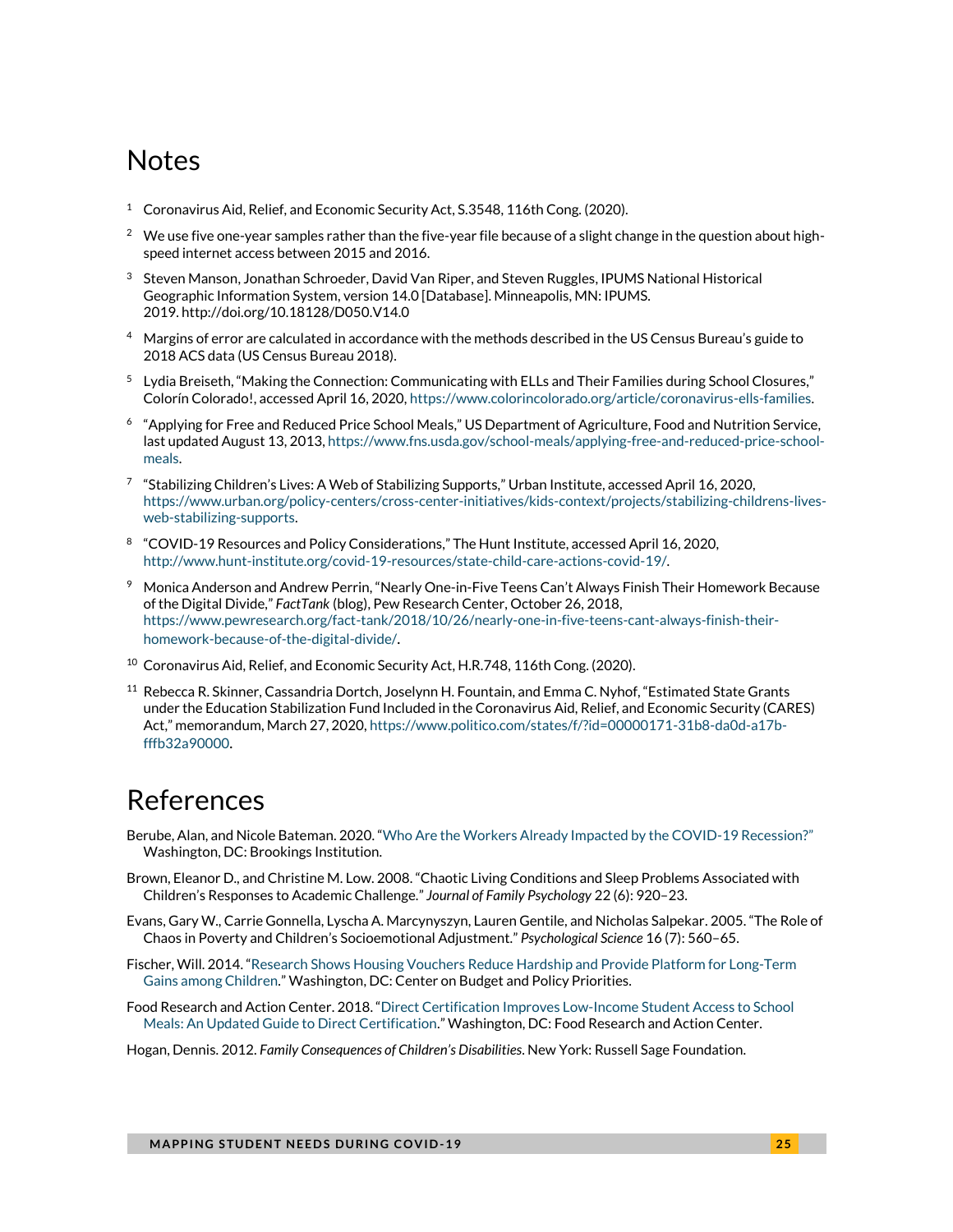- Kearny, Melissa S., and Phillip B. Levine. 2015. *Early Childhood Education by MOOC: Lessons from* Sesame Street. Working Paper 21229. Cambridge, MA: National Bureau of Economic Research.
- Landrigan, Philip J. 2018. "[Pollution and Child Development.](https://bernardvanleer.org/app/uploads/2018/06/4.1-Pollution-and-child-development.pdf)" The Hague, Netherlands: Bernard van Leer Foundation.
- Lopoo, Leonard M., and Andrew S. London. 2016. "Household Crowding during Childhood and Long-Term Education Outcomes." *Demography* 53:699–721.
- PPSS (Policy and Program Studies Service). 2019. "[Results in Brief: Supporting English Language Learners through](https://www2.ed.gov/rschstat/eval/title-iii/180414-dlr-results-in-brief.pdf)  [Technology: What Districts and Teachers Say about Digital Learning Resources for English Learners](https://www2.ed.gov/rschstat/eval/title-iii/180414-dlr-results-in-brief.pdf)." Washington, DC: US Department of Education, Office of Planning, Evaluation, and Policy Development, PPSS.
- Saegert, Susan, and Gary W. Evans. 2003. "Poverty, Housing Niches, and Health in the United States." *Journal of Social Issues* 59 (3): 569–89.
- Solari Claudia D., and Robert D. Mare. 2011. "Housing Crowding Effects on Children's Well-Being." *Social Science Research* 41 (2): 464–76.
- TNTP. 2020. "[Supporting Multilingual Learners \(MLLs\)/English Language Learners \(ELLs\) during the COVID-19](https://tntp.org/assets/documents/ELL_and_ELD_At-Home_Learning_Support-TNTP.pdf)  [Shutdown.](https://tntp.org/assets/documents/ELL_and_ELD_At-Home_Learning_Support-TNTP.pdf)" New York: TNTP.
- US Census Bureau. 2018. *[Understanding and Using American Community Survey Data: What All Data Users Need to](https://www.census.gov/programs-surveys/acs/guidance/handbooks/general.html)  [Know](https://www.census.gov/programs-surveys/acs/guidance/handbooks/general.html)*. Suitland, MD: US Census Bureau.
- US Department of Education. 2020. "[Questions and Answers on Providing Services to Children with Disabilities](https://www2.ed.gov/policy/speced/guid/idea/memosdcltrs/qa-covid-19-03-12-2020.pdf)  [during the Coronavirus Disease 2019 Outbreak.](https://www2.ed.gov/policy/speced/guid/idea/memosdcltrs/qa-covid-19-03-12-2020.pdf)" Washington, DC: US Department of Education.
- Ziol-Guest, Kathleen M., Greg J. Duncan, and Ariel Kalil. 2015. "One-Parent Students Leave School Earlier." *Education Next* 15 (2): 36–41.

# About the Authors

**Kristin Blagg** is a senior research associate in the Center on Education Data and Policy at the Urban Institute. Her research focuses on K–12 and postsecondary education. Blagg has conducted studies on student transportation and school choice, student loans, and the role of information in higher education. In addition to her work at Urban, she is pursuing a PhD in public policy and public administration at the George Washington University. Blagg holds a BA in government from Harvard University, an MSEd from Hunter College, and an MPP from Georgetown University.

**Erica Blom** is a research associate in the Center on Education Data and Policy, where she studies higher education policy. Blom received a bachelor's degree in mathematics and political science from Queen's University and a master's degree in economics from Western University. She also earned a doctoral degree in economics from Yale University, where her research focused on students' choices in college major.

**Megan Gallagher** is a senior research associate in the Metropolitan Housing and Communities Policy Center and the Center on Education Data and Policy at the Urban Institute. Her research focuses on efforts to improve housing and educational opportunities for children in low-income families. She holds a bachelor's degree in sociology and social welfare from the University of Wisconsin–Madison and a master's degree in public policy from Georgetown University.